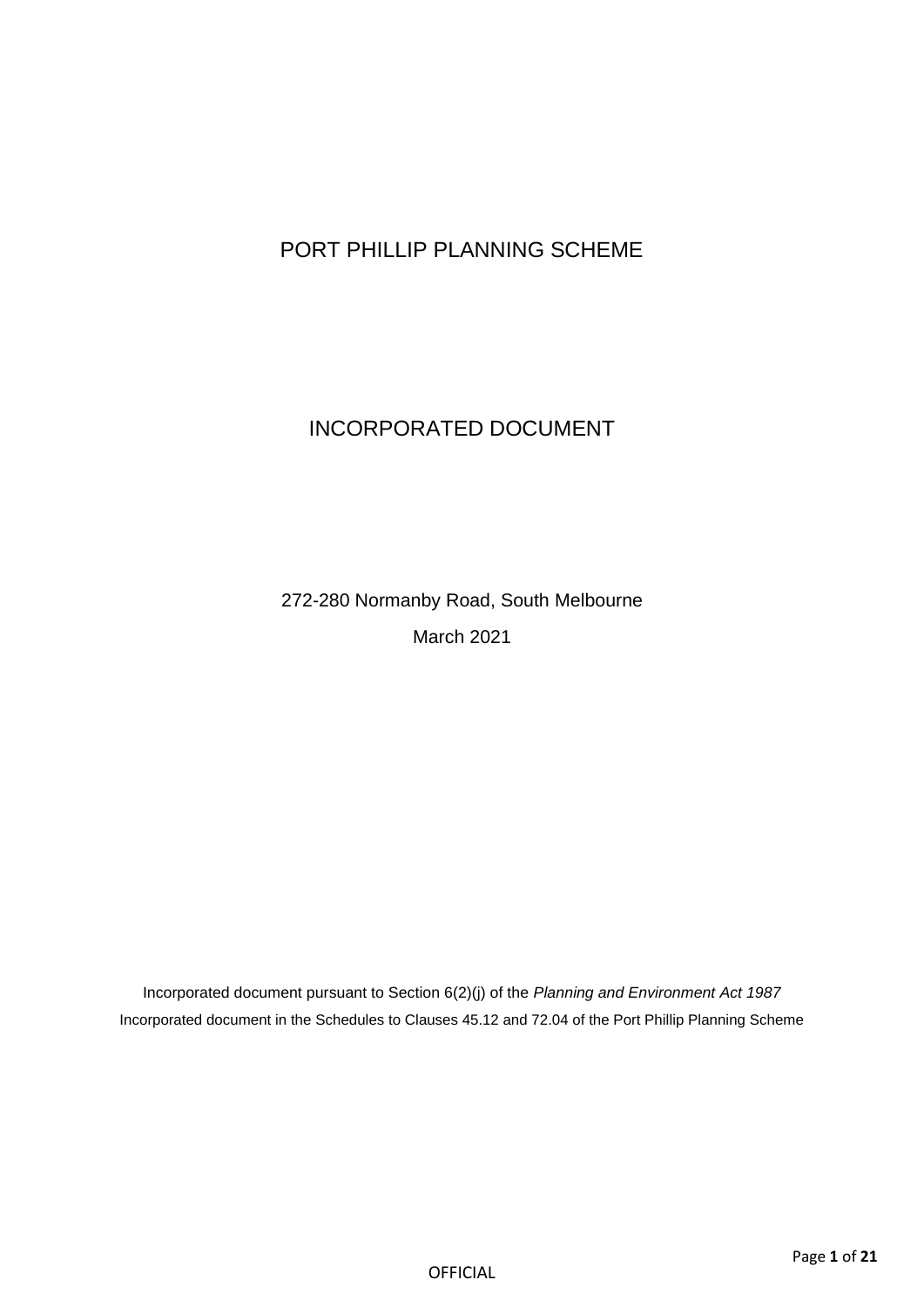# **1. INTRODUCTION**

- 1.1. This document is an Incorporated Document in the schedules to Clauses 45.12 and 72.04 of the Port Phillip Planning Scheme (the Planning Scheme) pursuant to section 6(2)(j) of the *Planning and Environment Act 1987* (Vic) (Act)*.*
- 1.2. The Minister for Planning is the responsible authority for administering Clause 45.12 of the Planning Scheme with respect to this Incorporated Document except that:
	- a) Port Phillip City Council is the responsible authority for matters expressly required by the Incorporated Document to be endorsed, approved or done to the satisfaction of the Port Phillip City Council;
	- b) The Victorian Planning Authority is the responsible authority for matters under Division 2 of Part 9 of the Act relating to any agreement that makes provision for development contributions; and
	- c) Port Phillip City Council is the responsible authority for the enforcement of the Incorporated Document.

## **2. PURPOSE**

2.1. To facilitate the demolition of existing building for the use and development of the land in Clause 3 for a mixed use development comprising retail premises, office and dwellings and creation or alteration of access to a Road Zone Category 1 in accordance with Clause 4 of this document.

## **3. LAND DESCRIPTION**

3.1. The control in Clause 4 applies to the land at 272-280 Normanby Road, South Melbourne being the land contained in Certificate of Titles Volume 09666 Folio 398 and more particularly described as Land in Plan of Consolidation 161638A (Land). The Land is identified in Figure 1 below.



*Figure 1: 272-280 Normanby Road, South Melbourne*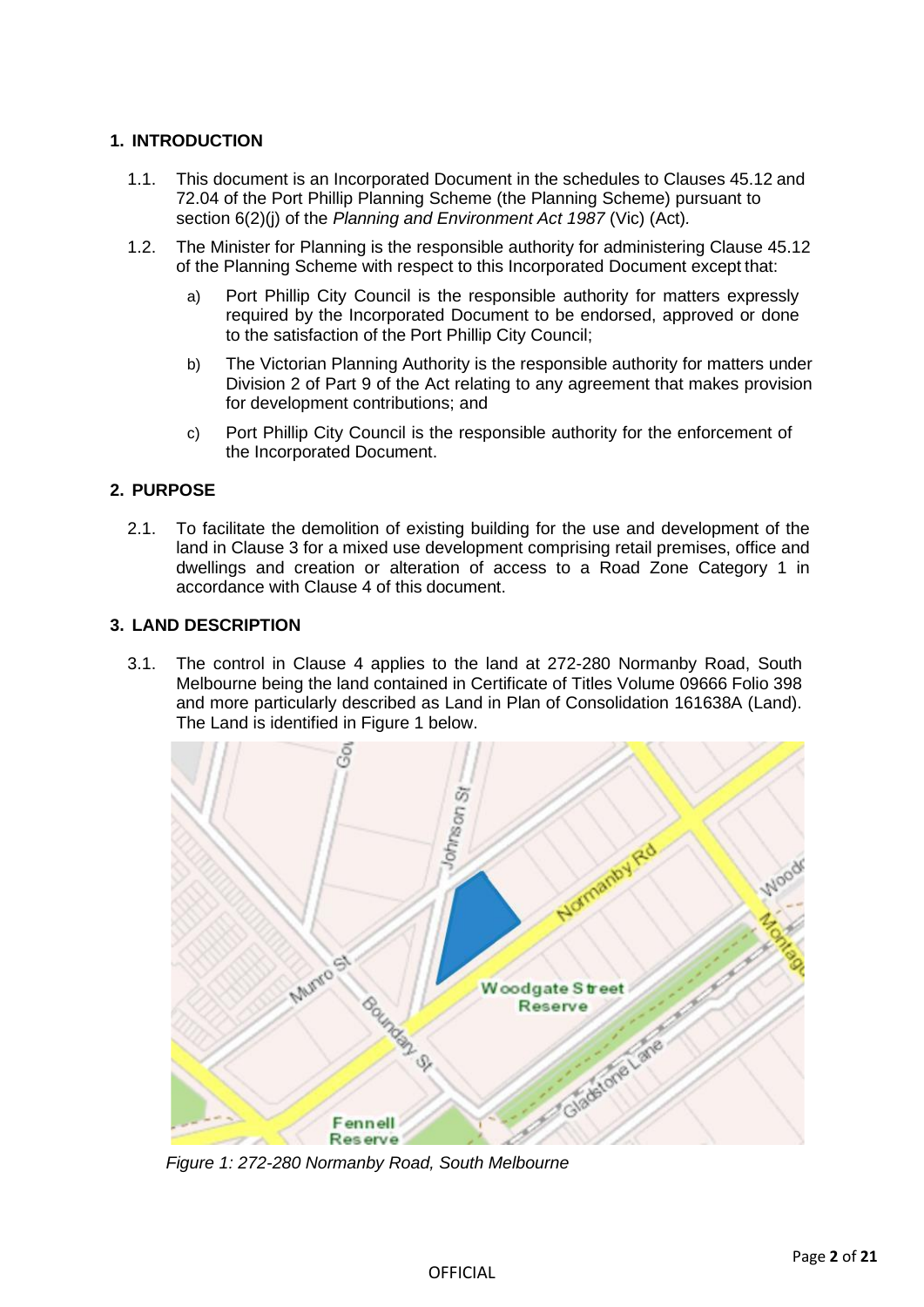# **4. CONTROL**

## **Exemption from the Planning Scheme requirements**

- 4.1. The Land may be used and developed in accordance with the specific control contained in Clause 4 of this document.
- 4.2. The control in this Clause 4 prevails over any contrary or inconsistent provision in the Planning Scheme.
- 4.3. Subject to Clause 4.4, no planning permit is required for, and no provision in the Planning Scheme operates to prohibit, control or restrict the use or development of the Land in accordance with the provisions contained in Clause 4.
- 4.4. A permit is required to subdivide the Land except where the subdivision creates a road and no additional lot is created.
- 4.5. An application for subdivision is exempt from the requirements in Clause 45.11 (Infrastructure Contributions Overlay) of the Planning Scheme but not from the requirements in Clause 53.01 (Public Open Space Contributions) if applicable.
- 4.6. Notwithstanding Clauses 4.4 and 4.5, any permit allowing subdivision of the Land must include a condition requiring payment to Port Phillip City Council, before a Statement of Compliance is issued, of a public open space contribution equal to 8% of the site value of the Land.

## **Compliance with the endorsed plan**

4.7. The use and development of the Land must be undertaken generally in accordance with all documents approved under Clause 4.

## **Layout and use of the development not to be altered**

4.8. The development and layout of uses on the Land as shown on the approved plans must not be altered or modified without the prior written consent of the Responsible Authority.

## **Amended development plans**

- 4.9. Before the development starts, excluding demolition, excavation, piling and site preparation works and works to remediate contaminated land, amended plans must be submitted to and approved by the Responsible Authority. The plans must be drawn to scale and fully dimensioned including to show natural ground level, floor levels, wall and building heights and lengths, with heights to be expressed to Australian Height Datum (AHD). The plans must be generally in accordance with the plans prepared by Fender Katsalidis dated 5/10/2020 entitled Job No: 19013, Drawing Nos. TP000-TP004, TP101-TP106, TP130-131, TP200, TP201, TP250, TP 450-451, TP500-508, TP550 (all Rev 05) and the plans prepared by Fender Katsalidis dated 8/12/2020 Drawing Nos. TP100, TP107-TP109 and TP551 dated 1/12/2020 (all Rev 06) but modified to show:
	- a) Reduction of building height to a maximum of 24 storeys;
	- b) The tower setbacks increased to a minimum of 10 metres from Johnson Street and Munro Street in accordance with Clause 2.8 of DDO30 of the Port Phillip Planning Scheme.
	- c) At least 20% of dwellings to contain three or more bedrooms, in addition to a detailed design and plan notations demonstrating how adaptable floor plates will facilitate future conversion of a sufficient number of dwellings containing one and two bedrooms to achieve an overall ratio of at least 25% of all dwellings containing three or more bedrooms (as the demand arises) in accordance with Clause 22.15 of the Scheme;
	- d) A minimum plot ratio not used for Dwelling of 1.4:1, in addition to a detailed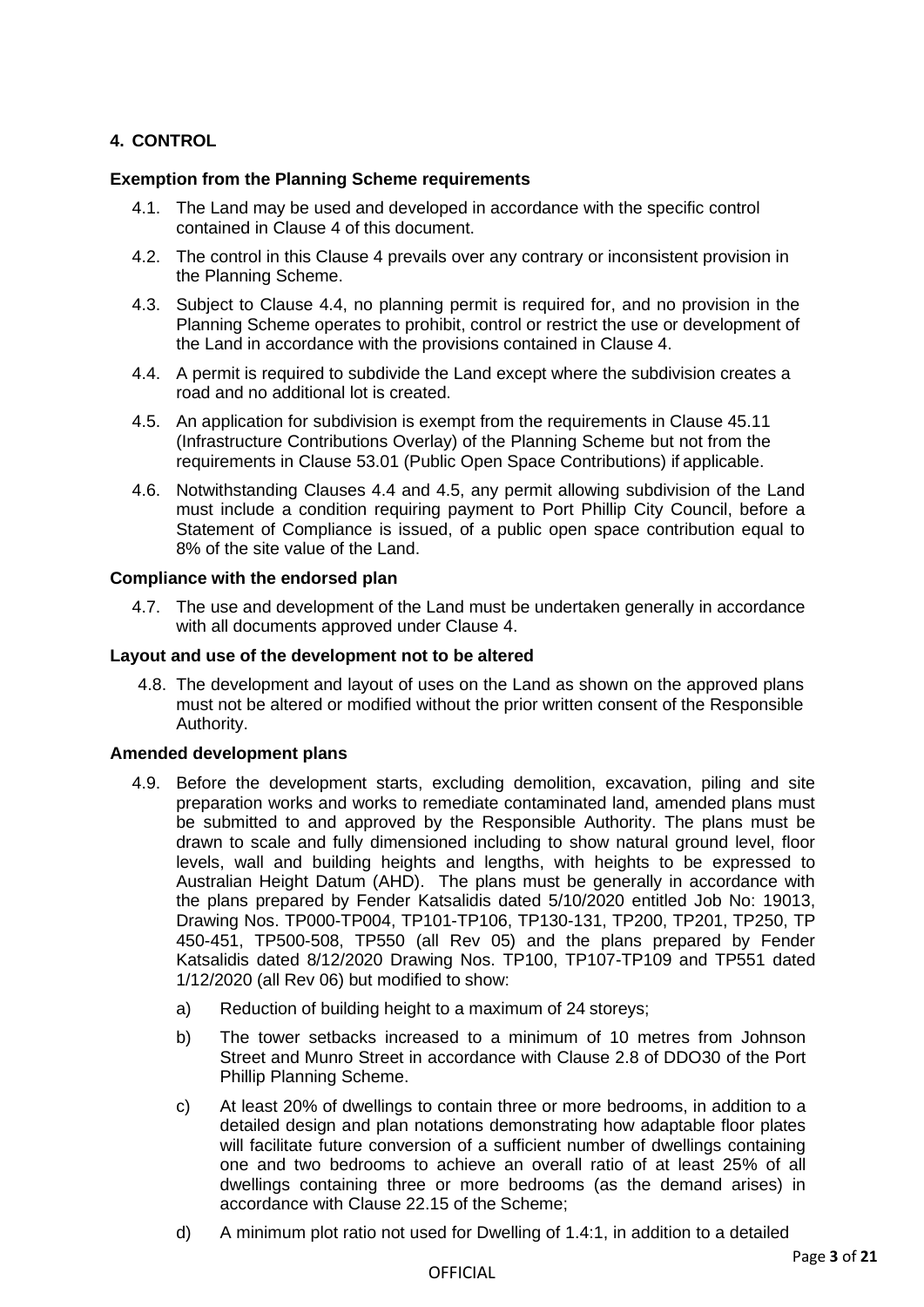design of car parking areas demonstrating how the building floor to floor heights, layout and design will facilitate future conversion of car parking areas to other employment generating uses to achieve a minimum plot ratio not used for Dwelling of 1.6:1 in accordance with Clause 22.15 of the Scheme;

- e) The ground floor level of the site to the west and northwest raised so that the finished floor level at the ground floor is at grade with the future park;
- f) Any raised finished floor levels to Johnson Street integrated into the public realm to provide for spill out activation and seating, while also providing for integrated approaches to universal access;
- g) The provision of a pedestrian and universally accessible entrance to the main lobby of the building from the lane and the ramping of the lane so that finished floor levels at the ground floor are at grade with the lane;
- h) The provision of operable windows to Tenancy 1 at its interface with Johnson Street;
- i) The primary glass line of the building at the ground level set back 500mm from the property boundary above a plinth rising to a maximum height of 500mm above the natural ground level of the street to provide for seating to be integrated into the façade design on Normanby Road;
- j) Cross-sections for each commercial and retail tenancy (as appropriate) showing finished floor levels to AHD of both external and internal areas and their interface between the public and private realm demonstrating good physical and visual connection between Normanby Road and interior, and Johnson Street Park and interior. A range of measures such as minimal transitional areas within retail tenancies and public realm urban design outcomes (slopes and stairs etc.) can be utilised to achieve this outcome;
- k) A detailed elevation scaled at not less than 1:50 to demonstrate the frontages along the ground level to a height of 2.5 metres, excluding any solid plinth or base are:
	- at least 80% clear glazing or alternatively open to Normanby Road; and,
	- at least 60% clear glazing or alternatively open to Johnson Street.
- l) DDA compliance from the public realm to all retail, commercial and SoHo tenancies and 'private public places' such as apartment lobbies and lifts from Normanby Rd;
- m) Detailed internal layout plans of commercial tenancies within the podium to demonstrate active use of these internal spaces where they interface Normanby Road and Johnson Street;
- n) Each level (other than Level 1) of the podium provided with access via the external staircase with provision of a landing area at each level, to provide a greater sense of arrival and relationship to active land uses within the podium;
- o) A detailed design of the proposed external communal areas on Level 6, showing how multiple use of the space (by children, for informal gatherings and as a running track) will operate;
- p) The layout of all dwellings (including affordable housing) to comply with the Standards of Clause 58 of the Planning Scheme with the exception of Standard D8 – Solar access to communal outdoor open space;
- q) The number of car parking spaces to not exceed the maximum rates specified in Table 1 of Schedule 1 to the Parking Overlay;
- r) Bicycle and motorcycle parking in accordance with at least the minimum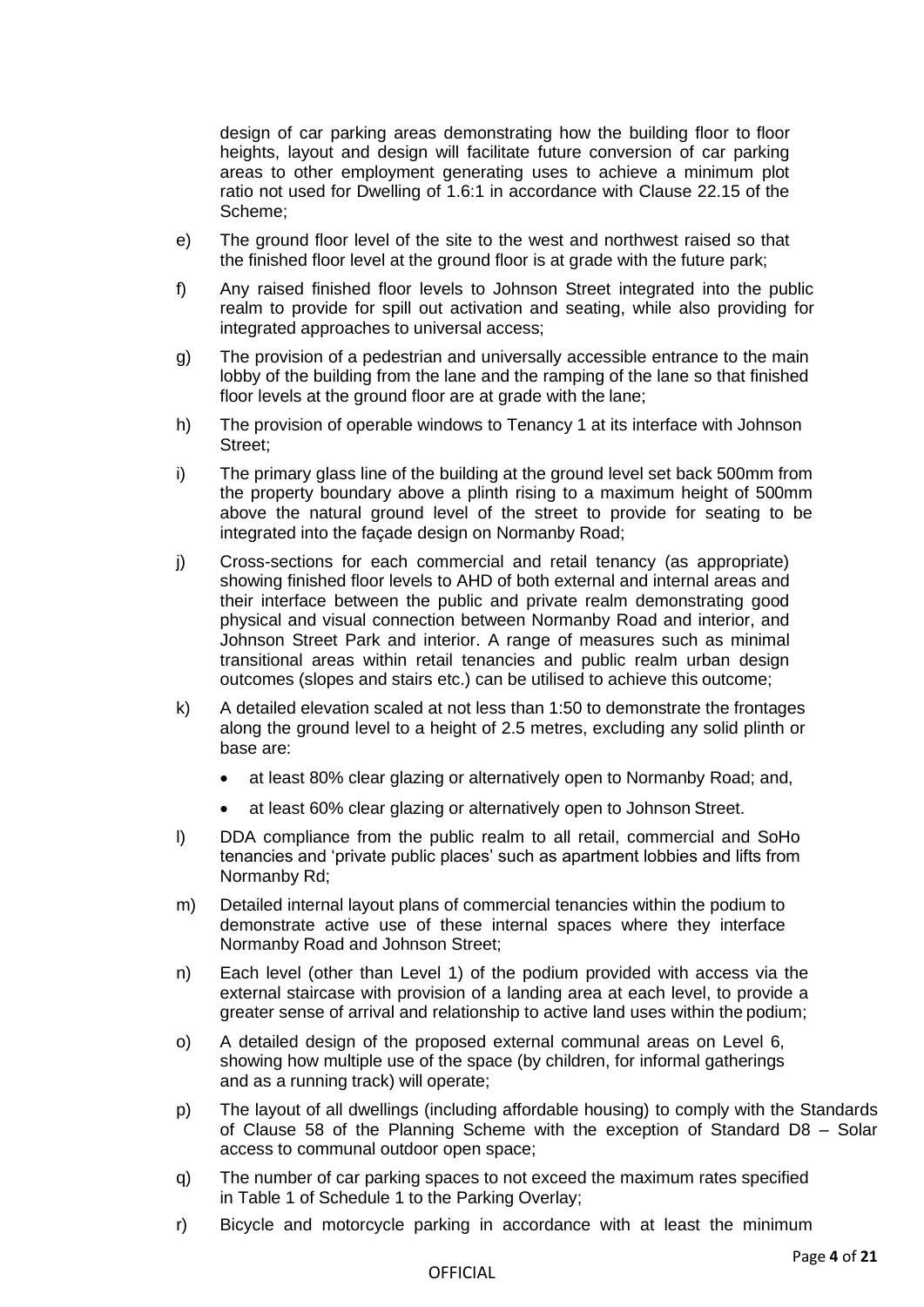parking provision specified in Table 2 of Schedule 1 to the Capital City Zone at Clause 37.04 of the Planning Scheme.

In addition, bicycle parking provision in accordance with the minimum parking provision specified in Table 1 of Clause 52.34-5 where the requirements of Table 2 to the Capital City Zone at Clause 37.04 do not apply;

- s) Ground floor bicycle parking to include ramp access from Normanby Road and the lane, access (including doors) of at least 1.5 metre width, and horizontal visitor racks;
- t) Deletion of the car stackers at Level 1;
- u) At least four car share spaces;
- v) Plan and cross section drawings of the laneway showing vehicle access from Munro Street, pedestrian priority at the trafficable areas, separation of trafficable areas and barriers to prevent vehicle access beyond the car park entry, level transitions, lighting, street furniture, landscaping, surface materials and above and below ground services;
- w) At least 25% of all car parking spaces on all levels to have access to an EV charging point;
- x) Details of back of house for the retail, commercial and SoHo tenancies, including access to waste stores and a loading bay;
- y) Vehicle crossing width reduced to 6 metres, or if greater than 6.1 metres in width to include an intermediate pedestrian refuge;
- z) Full pedestrian sight triangles provided in accordance with Clause 52.06;
- aa) Plan notations for all vehicle crossing works to be in accordance with the City of Port Phillip Vehicle Crossing Guidelines and Standard Drawings;
- bb) Details of any boom gate or similar barrier at the vehicle entry including setbacks to ensure vehicles queuing do not overhang the footpath;
- cc) Disabled car park design to meet AS 2890.6;
- dd) Car stacker outline dimensions;
- ee) Headroom clearance in the car park (confirming minimum 3.8 metres clearance for mechanical stackers), and along all ramps, and the length, width and levels of all ramps;
- ff) Vehicle ramp lengths, widths and levels to AHD showing ramp grades, transition and headroom clearance to meet relevant planning scheme requirements and Australian Standards;
- gg) Loading area headroom clearance as per AS 2890.2 2018;
- hh) Access from the loading bay to the apartment lobby;
- ii) The building setback from Melbourne Water's pipe assets in Johnson Street to the satisfaction of Melbourne Water;
- jj) The length, width and height including underside clearance of all projections beyond the Title boundaries, confirming clearances from existing tree canopies;
- kk) Verandahs / awnings with a maximum height of 5 metres above Natural Ground Level to Normanby Road, Johnson Street and the laneway;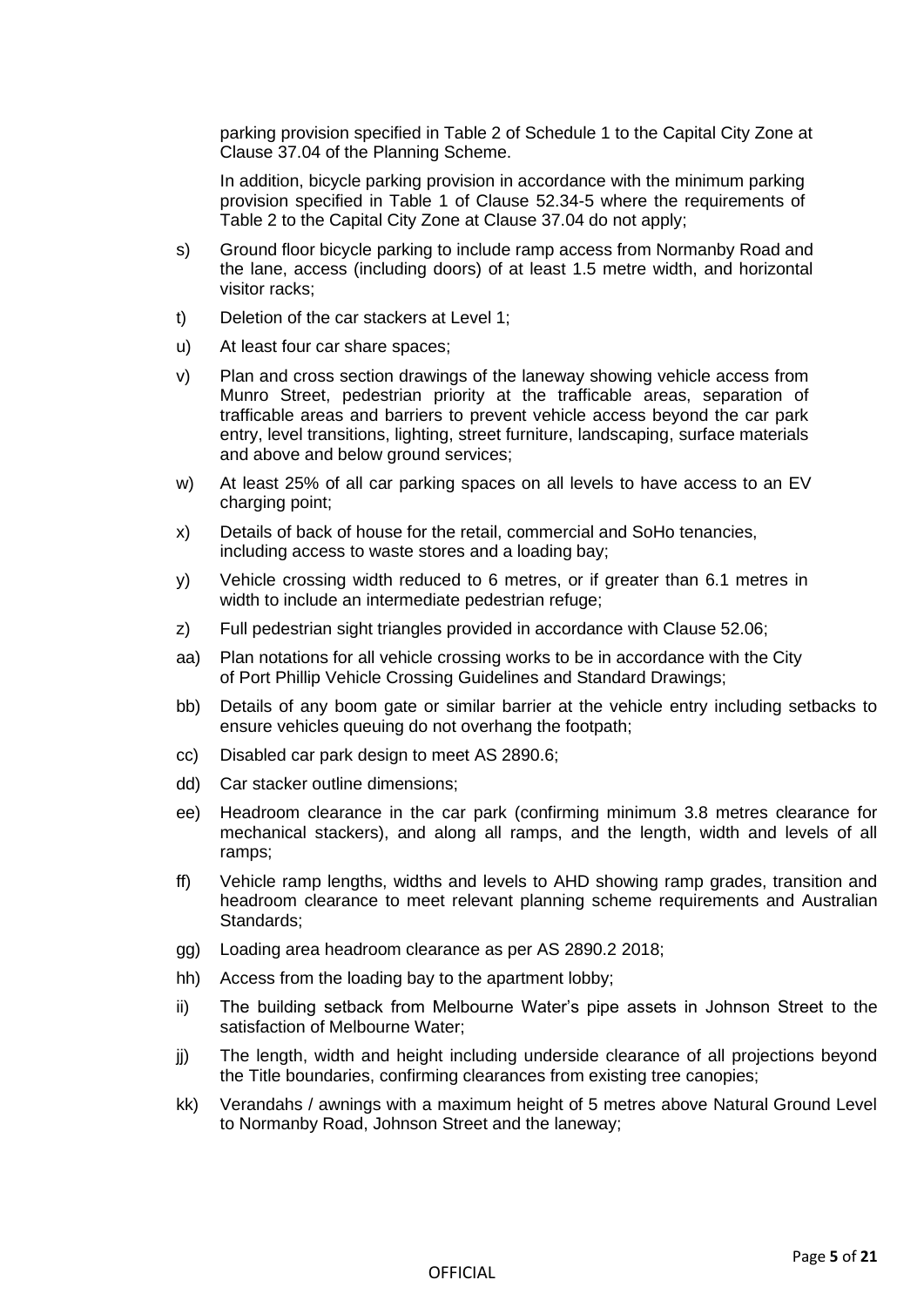- ll) Revisions to the laneway ground floor plan to conceal building services;
- mm) A clear internal pathway to and from each stair landing (other than Level 1);
- nn) The podium rooftop termination of the stair opening onto a public space;
- oo) A clear path between the podium rooftop communal amenities and the staircase without traversing the secure gated pool area;
- pp) The location and dimensions of all building services and utility installations including air conditioning; all such services and installations must be architecturally resolved and incorporated into the design of the building and minimised facing any street or laneway, and with air conditioning units not located on any balconies;
- qq) Plan notations requiring the project to meet the requirements of the corresponding conditions below relating to:
	- Façade Strategy;
	- External reflectivity;
	- Landscaping and the public realm;
	- Traffic, parking and loading/unloading;
	- Laneway;
	- Waste Management Plan;
	- Noise attenuation;
	- Amenity Impact Report;
	- Wind Assessment;
	- Melbourne Water;
	- Environmentally Sustainable Design, Water Sensitive Urban Design, Green Star and Third Pipe.

## **Aboriginal Cultural Heritage**

- 4.10. Before the development starts, including demolition, bulk excavation and site preparation works and works to remediate contaminated land, one of the following must be provided to the Responsible Authority:
	- a) A report prepared by a suitably qualified professional confirming to the satisfaction of the Responsible Authority that a Cultural Heritage Management Plan (CHMP) pursuant to the Aboriginal Heritage Act 2006 is not required; or
	- b) A certified Preliminary Aboriginal Heritage Test (PAHT) under sections 49B and 49C of the Aboriginal Heritage Act 2006 in respect of the development of the land; or
	- c) A letter from Aboriginal Victoria confirming a CHMP has been approved for the land.
- 4.11. All works on the land must be carried out or constructed in accordance with the requirements of any approved CHMP or otherwise in accordance with the requirements of the *Aboriginal Heritage Act 2006* and *Aboriginal Heritage Regulations 2018*.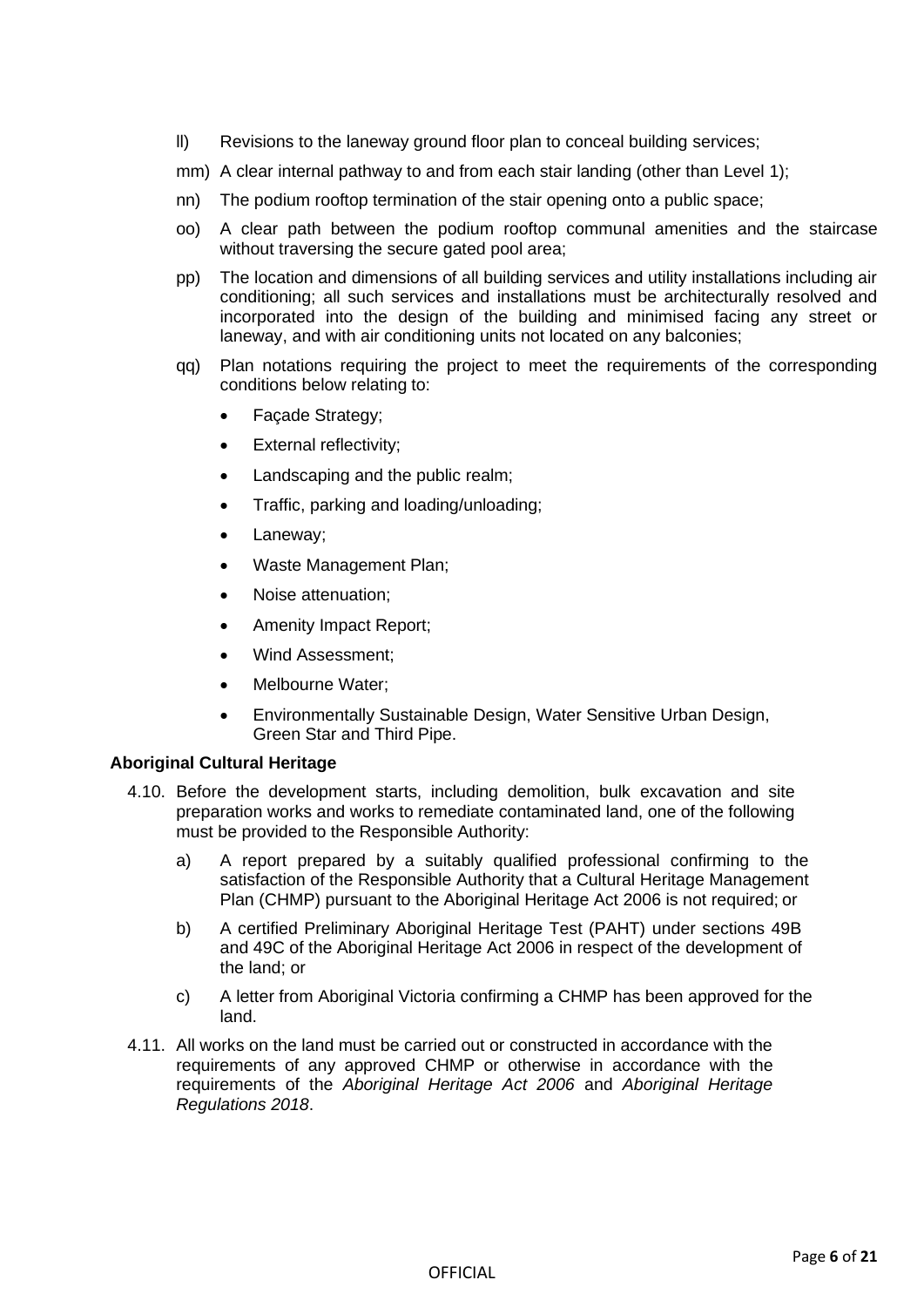## **Legal agreement for laneway construction and public access and landscape maintenance**

- 4.12. Before the development starts, excluding demolition, bulk excavation and site preparation works and works to remediate contaminated land the owner of the land must:
	- a) Enter into an agreement under Section 173 of the Act with the Responsible Authority and Port Phillip City Council;
	- b) Register the Agreement on the Title for the Land in accordance with Section 181 of the Act; and
	- c) Provide Port Phillip City Council with the dealing number confirming the registration on the Title.

The agreement must be in a form to the reasonable satisfaction of Port Phillip City Council, and the applicant must be responsible for the expense of the preparation and registration of the agreement, including Port Phillip City Council's reasonable costs and expense (including legal expenses) incidental to the preparation, registration of the agreement. The agreement must provide the following:

- a) Full construction of the laneway from Munro Street to Normanby Road to the satisfaction of and no cost to Port Phillip City Council before the occupation of the building;
- b) Give rights of public access to the laneway located within the subject land 24 hours, 7 days a week but for the lane to remain at all times in private ownership as part of the subject land;
- c) The owner must, at its cost, maintain the laneway to the same standards as is reasonably required by Port Phillip City Council for the adjoining road(s);
- d) All requirements of Port Phillip City Council being met regarding the design and physical treatment of the laneway including landscaping, street furniture, lighting and servicing infrastructure.

## **Affordable housing**

- 4.13. Before the development starts, excluding demolition, bulk excavation, piling, site preparation works, and remediation works, the owner must enter into an agreement with the Responsible Authority and Port Phillip City Council under Section 173 of the Act, to the satisfaction of the Responsible Authority, for the delivery of affordable housing (as defined in the Act).
- 4.14. The agreement must be registered on title to the Land and the owner must be responsible for the expense of preparation and registration of the agreement including the Responsible Authority and Port Phillip City Council's reasonable costs and expenses (including legal expenses) incidental to the preparation, registration and ending of the agreement (where applicable).
- 4.15. The agreement must be in a form to the satisfaction of the Responsible Authority and Port Phillip City Council and must include covenants that run with title to the Land to:
	- a) Provide for the delivery of at least 6% of the total number of dwellings, for affordable housing as defined by section 3AA of the Act, before the development is occupied. This may be provided by utilising one or more of the following mechanisms for the delivery of affordable housing:
		- i. Transferring dwellings within the development to a registered housing agency or other housing provider or trust entity approved by the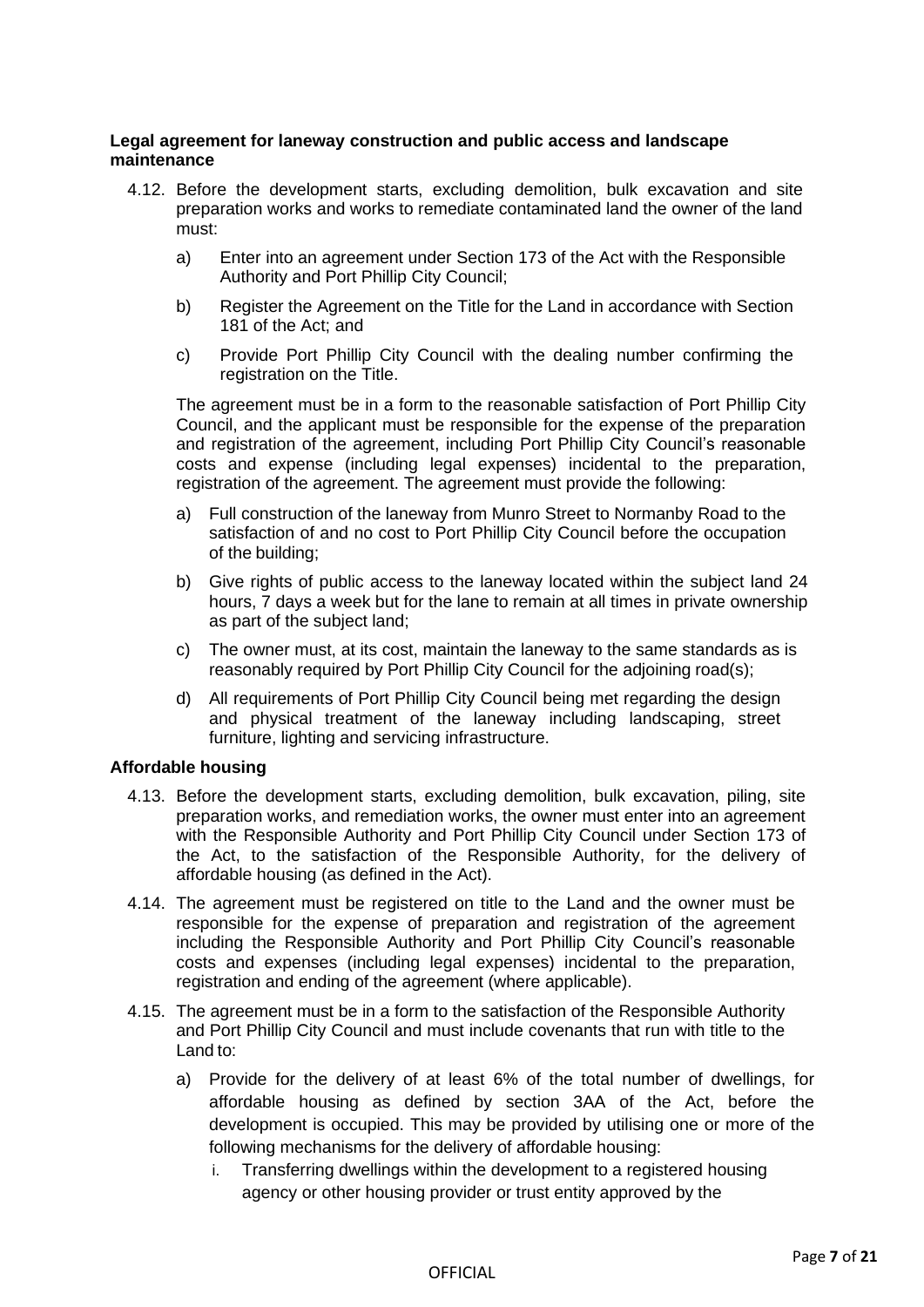Responsible Authority at a minimum 35% discount to market value; or

- ii. Leasing dwellings within the development as affordable housing under the management of a registered housing agency or housing provider or trust approved by the Responsible Authority at a minimum 35% discount from market rent for a period of not less than 30 years for the building approved under this control. The overall value of the leased dwellings must be equivalent or higher to 4.15(a)(i); or
- iii. Any other mechanism providing a contribution of equivalent or higher value to Clause 4.15(a)(i) to the satisfaction of the Responsible Authority.
- b) The Affordable housing delivered under Clause 4.15(a) must:
	- i. Be delivered within the development approved by this control;
	- ii. Take the form of one or two or three bedroom dwellings representative of the approved dwelling mix;
	- iii. Be functionally and physically indistinguishable from conventional dwellings within the development;
	- iv. Include access to all common facilities within the building at no extra fee for occupants of affordable housing dwellings; and
	- v. Allocate one or more bicycle parking space per dwelling for the life of the Affordable housing,

unless otherwise agreed in writing by the Responsible Authority.

- c) Provide that if the affordable housing is delivered under Clause 4.15(a)(ii), the agreement must contain a mechanism for review of the minimum discount from market rent by reference to updated income and rental figures upon request by the Responsible Authority to ensure the housing continues to meet the definition of Affordable housing in the Act and by reference to relevant Regulations, Ministerial Notices, Orders in Port Phillip City Council and the like.
- 4.16. The agreement may provide that:
	- a) In lieu of delivering all or part of the affordable housing in accordance with Clause 4.15(a), the Responsible Authority may agree to payment of an equivalent amount of money to a registered housing agency or other housing provider or trust to be expended for affordable housing in the Fishermans Bend Urban Renewal Area provided the Responsible Authority and Port Phillip City Council are satisfied that:
		- i) The owner has made best endeavours to secure a registered housing agency recipient or other housing provider or trust for the affordable housing and has not been successful; and
		- ii) The payment amount is equivalent to the value of the affordable housing that would otherwise have to be delivered less the value of any affordable housing provided within the development.
- 4.17. For the purpose of these provisions, 'value' means the monetary value of a dwelling offered for sale at the date of the transfer (if applicable) or otherwise at the date of the agreement as determined by an independent valuer (appointed by the President of the Australia Property Institute – Victorian Division).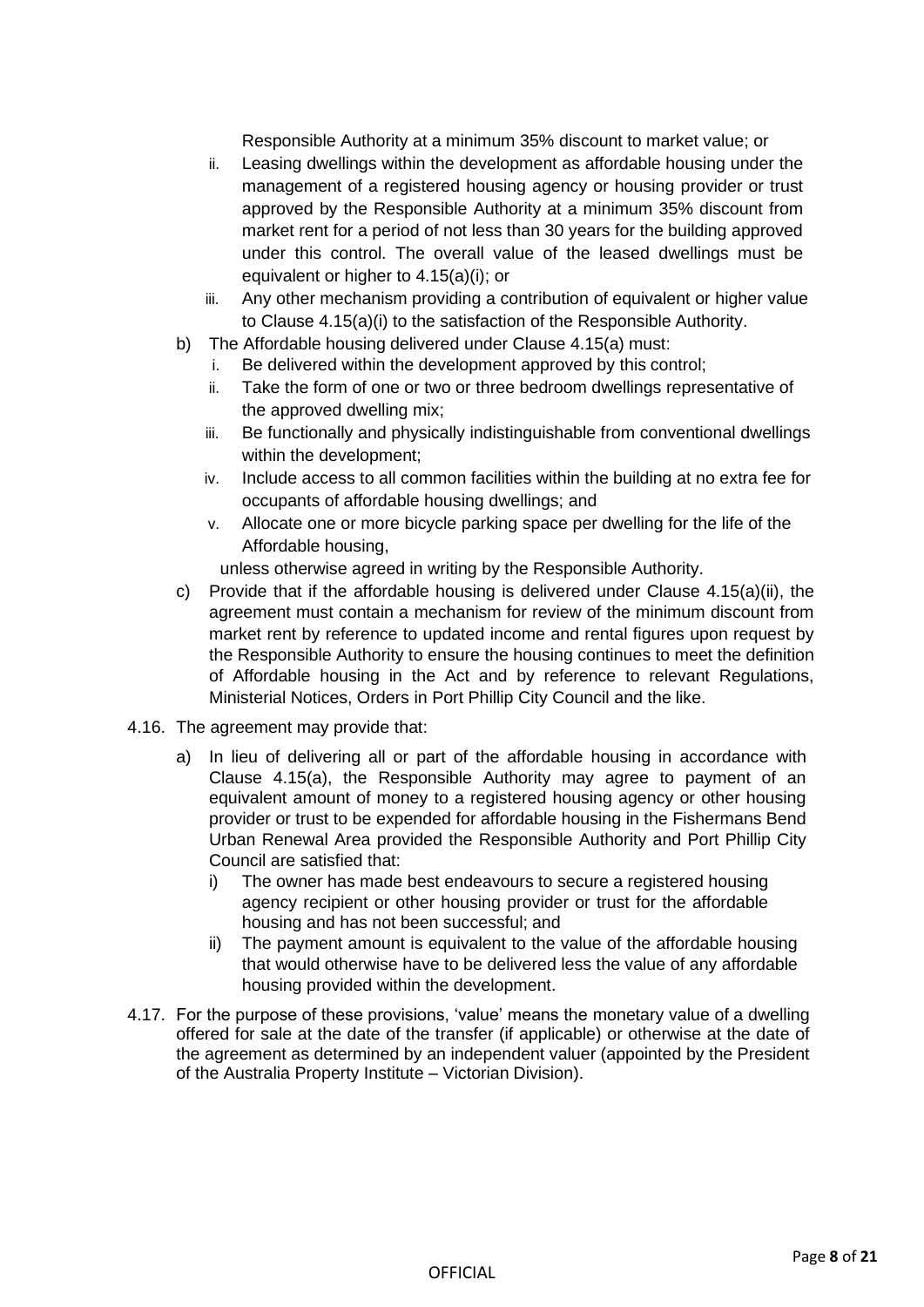## **Façade Strategy and materials and finishes**

- 4.18. Before the development starts, excluding demolition, excavation, piling, site preparation works and works to remediate contaminated land, a Facade Strategy must be submitted to and approved by the by the Responsible Authority. Unless specified otherwise by the Responsible Authority, the Facade Strategy must include:
	- a) A concise description by the architect of the building design concept and how the façade works to achieve this;
	- b) A schedule of external colours, materials and finishes, including the colour, type and quality of materials showing their application, appearance, depth and profile. This can be demonstrated in coloured elevations or renders from key viewpoints, to show the materials and finishes linking them to a physical sample board with clear coding;
	- c) Elevation details generally at a scale of 1:50, or other suitable scale agreed to by the Responsible Authority, illustrating typical building details, entries and doors, utilities, and any special features which are important to the building's presentation;
	- d) Cross sections or other documentation method of demonstrating the façade systems, including fixing details indicating junctions between materials and significant changes in form and/or material;
	- e) Information about how the façade will be accessed, maintained and cleaned;
	- f) Example prototypes and/or precedents that demonstrate the intended design outcome as indicated on plans and perspective images, to produce a highquality built form outcome in accordance with the design concept.

## **Reflectivity**

4.19. Except with the consent of the Responsible Authority, all external façade materials and finishes must be of a type that does not reflect more than 20% of visible light when measured at an angle of incidence normal to the glass surface.

## **Landscaping, lane and public realm**

- 4.20. Before the development starts, excluding demolition, excavation, piling, site preparation works and works to remediate contaminated land, a detailed landscaping and public realm plan must be submitted to and approved by Port Phillip City Council. The plan must be generally in accordance with the plans prepared by Tract dated 3 June 2020 and accompanying report, and
	- a) Describes the landscaping vision;
	- b) A planting schedule of all proposed trees and other vegetation including botanical name, common names, soil depths and/or pot sizes and volumes, height and canopy at maturity, and quantity of each plant and their protection and maintenance;
	- c) Details of green facades, podium or terrace planting that is water efficient, located and designed to be sustainable, viable and resilient and appropriate to micro-climate conditions;
	- d) Plans, elevations and cross-sections associated with the podium level green facade to include appropriate vegetation selection and planting arrangement to realise the cascading landscaping and details of irrigation (at establishment and ongoing) and maintenance and any other requirements to ensure the ongoing health and vitality of plants in accordance with the landscape vision;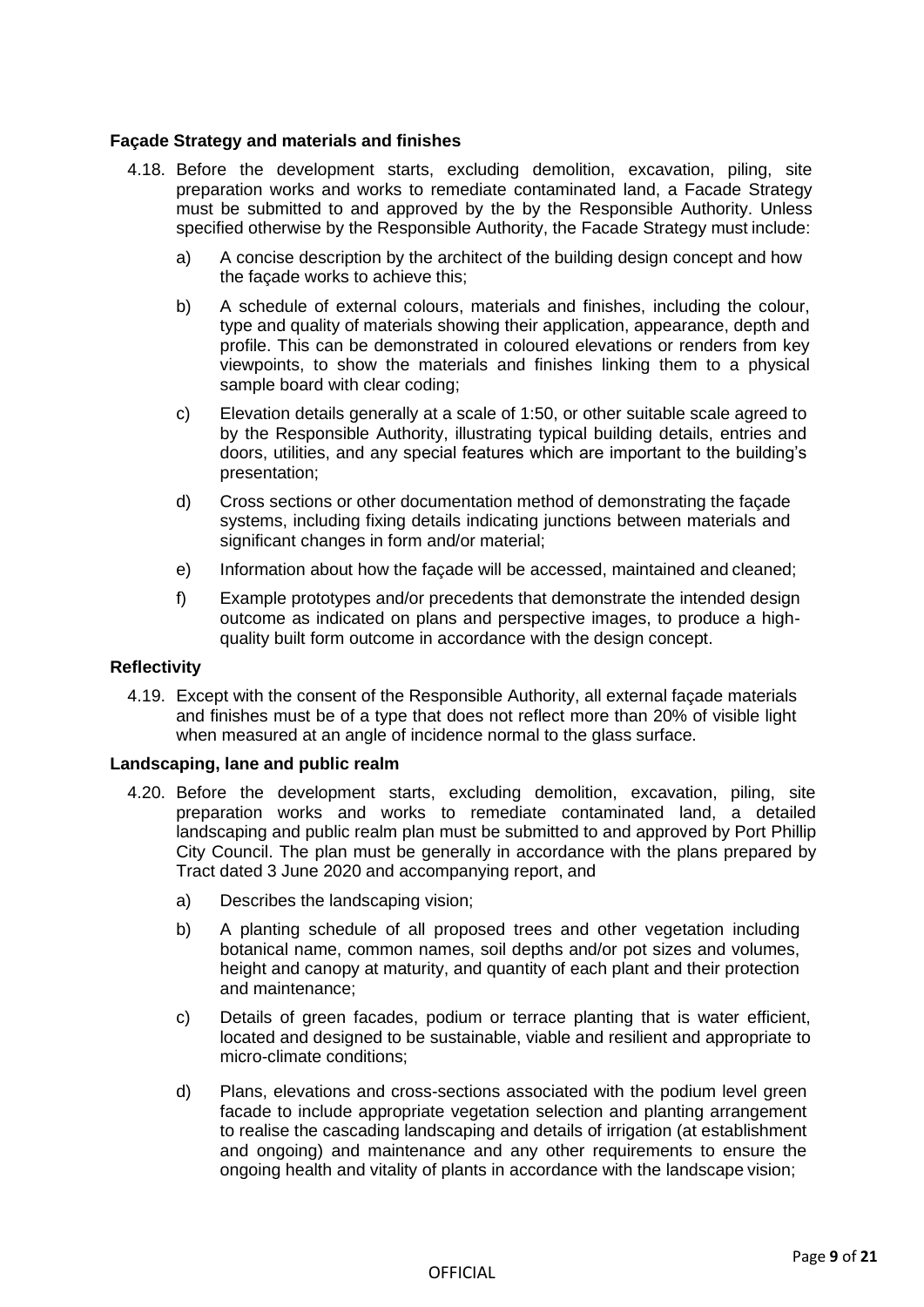- e) How the landscaping responds to water sensitive urban design principles, including how rainwater will be captured, cleaned and stored for onsite use and the location and type of irrigation systems to be used including the location of water tanks;
- f) Details of all hard-landscaping materials, finishes and treatments and urban design elements including paving, lighting, seating and balustrading;
- g) Details of surface materials and finishes and construction of retaining walls, pathways, kerbs and access ways;
- h) Elevations, sections, levels and details including materials and finishes of public realm works including reconstruction of public assets;
- i) Any landscaping works within land owned by Port Phillip City Council must be to Port Phillip City Council's standard materials, plant species and finishes
- j) Provide for the through-block link along the northeast boundary, generally in accordance with the Ground Floor Plan dated 29/05/2020;
- k) Identify how the public open spaces (including the external staircase to the podium) will be publicly accessible for use by workers, residents and visitors to the site during daylight hours;
- l) Verandahs / awnings with a maximum height of 5.0 metre above NGL provided to Normanby Road and Johnson Street and the laneway to improve the pedestrian experience and provide weather protection from wind, sun and rain;
- m) Details of buildings and trees on neighbouring properties with a structural or root protection zone within the title boundary, including street trees;
- n) Location of servicing infrastructure for future assets such as conduits as a contingency for additional electrical assets within the public realm.
- 4.21. All landscaping shown in the approved landscape and public realm plans must be carried out and completed prior to occupation of the building and thereafter maintained to the satisfaction of Port Phillip City Council.

## **Public lighting plan**

- 4.22. Before the development starts, excluding demolition, excavation, piling, site preparation works and works to remediate contaminated land, a detailed lighting plan must be prepared and approved by Port Phillip City Council. This plan must:
	- a) Identify all proposed lighting sources, lux levels and spillage details and address how the lighting will integrate with the existing lighting in the interfacing public spaces;
	- b) Require all public lighting to generally conform with AS1158.3.1-2000 *Lighting for roads and public spaces Pedestrian area (Category P) lighting – Performance and design requirements*, AS/NZS 428:2019.2 *Control of the obtrusive effects of outdoor lighting*, AS/NZS 428:2019.2 *Control of the obtrusive effects of outdoor lighting* and the Public Lighting Code December 2015 (v2).
- 4.23. The approved lighting plan must be implemented as part of the development to the satisfaction of Port Phillip City Council.

## **Demolition Management Plan**

4.24. Before demolition starts, a detailed Demolition Management Plan (DMP) must be submitted to and approved by Port Phillip City Council. The DMP's objectives must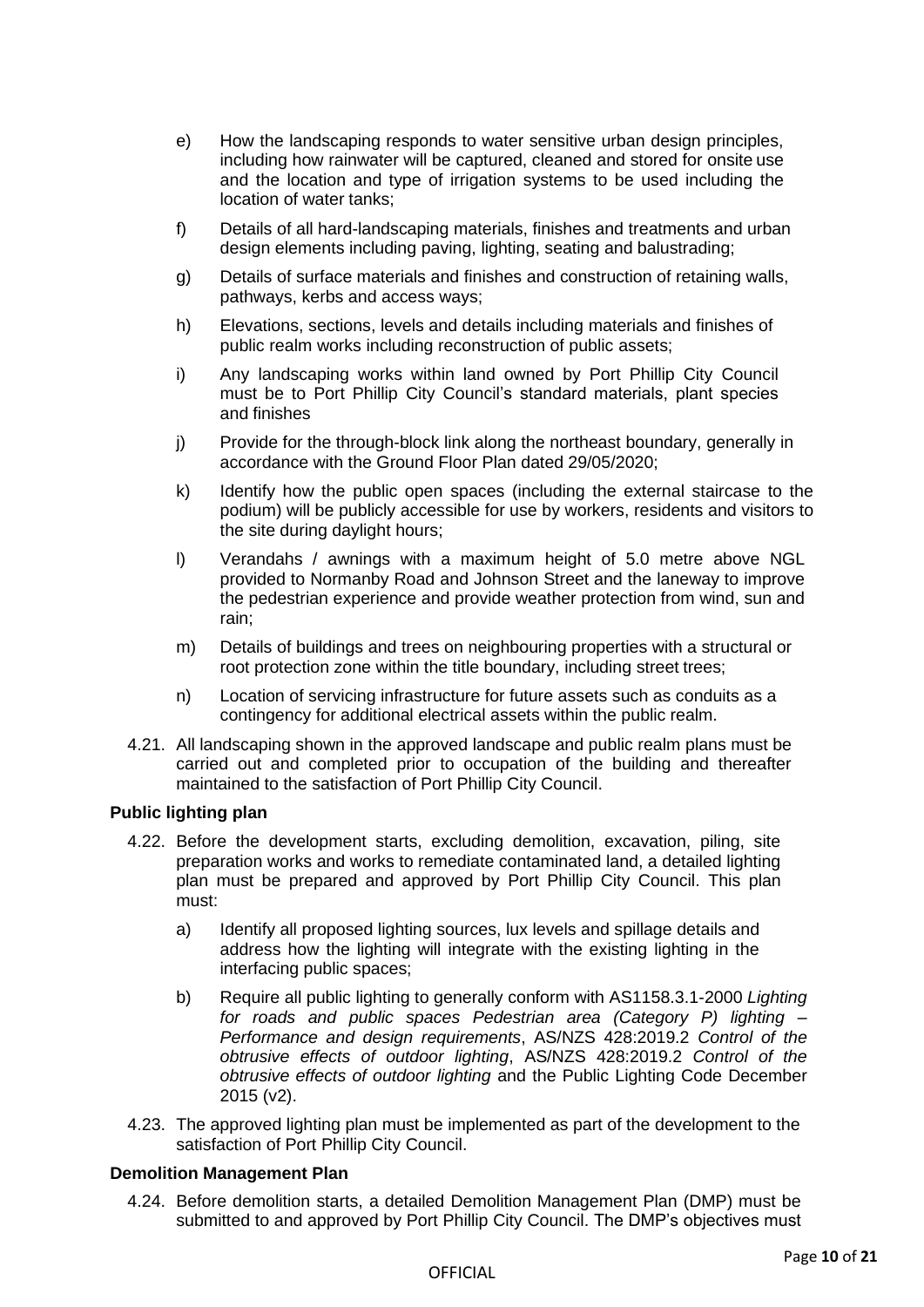be to minimise the impact of works associated with the demolition on neighbouring buildings and structures and activities conducted in the area generally and be consistent with the Remediation Works Plan (RWP). The DMP must address the following matters:

- a) Staging of dismantling/demolition;
- b) Site preparation;
- c) Public safety, amenity and site security;
- d) Management of the construction site and land disturbance;
- e) Operating hours, noise and vibration controls;
- f) Air and dust management;
- g) Waste and materials reuse;
- h) Stormwater and sediment control;
- i) Management of public access and vehicle, bicycle and pedestrian linkages around the site during demolition;
- j) Protection of existing artworks in the public realm;
- k) Site access and traffic management (including any temporary disruptions to adjoining vehicular, bicycle and pedestrian access ways);
- l) Details of temporary buildings or works (such as landscaping works to activate and improve the site and street frontage) to be constructed should works cease and the site remain vacant for 6 months after completion of demolition;
- m) Management of potentially contaminated land.
- 4.25. Demolition must be carried out in accordance with the approved DMP to the satisfaction of Port Phillip City Council.

## **Construction management – piling**

4.26. Piling works must not include driven piling. Piling must be by bored, screw, or sheet piling or similar only unless otherwise agreed by Port Phillip City Council through an approved Construction Management Plan.

## **Traffic, parking and loading/unloading**

- 4.27. Before the development starts, excluding demolition, piling, excavation, site preparation works, and works to remediate contaminated land, an updated traffic engineering assessment and other supporting information as appropriate must be submitted to and approved by Port Phillip City Council. The traffic engineering assessment must be generally in accordance with the Traffic Impact Assessment Report prepared by Traffix, dated 3 June 2020 but modified to include:
	- a) The number of car parking spaces not exceeding the maximum rates of the Parking Overlay;
	- b) The location of at least four car share spaces, details of who will occupy these spaces and how they will be managed;
	- c) Swept path plans confirming:
		- A B85 and B99 vehicle can enter/exit and pass along the length of all ramps at the same time;
		- Delivery and waste collection truck access to and from the loading bay;
		- Entry and exit for all critical car parking spaces; for example end of aisle, adjacent to columns or walls.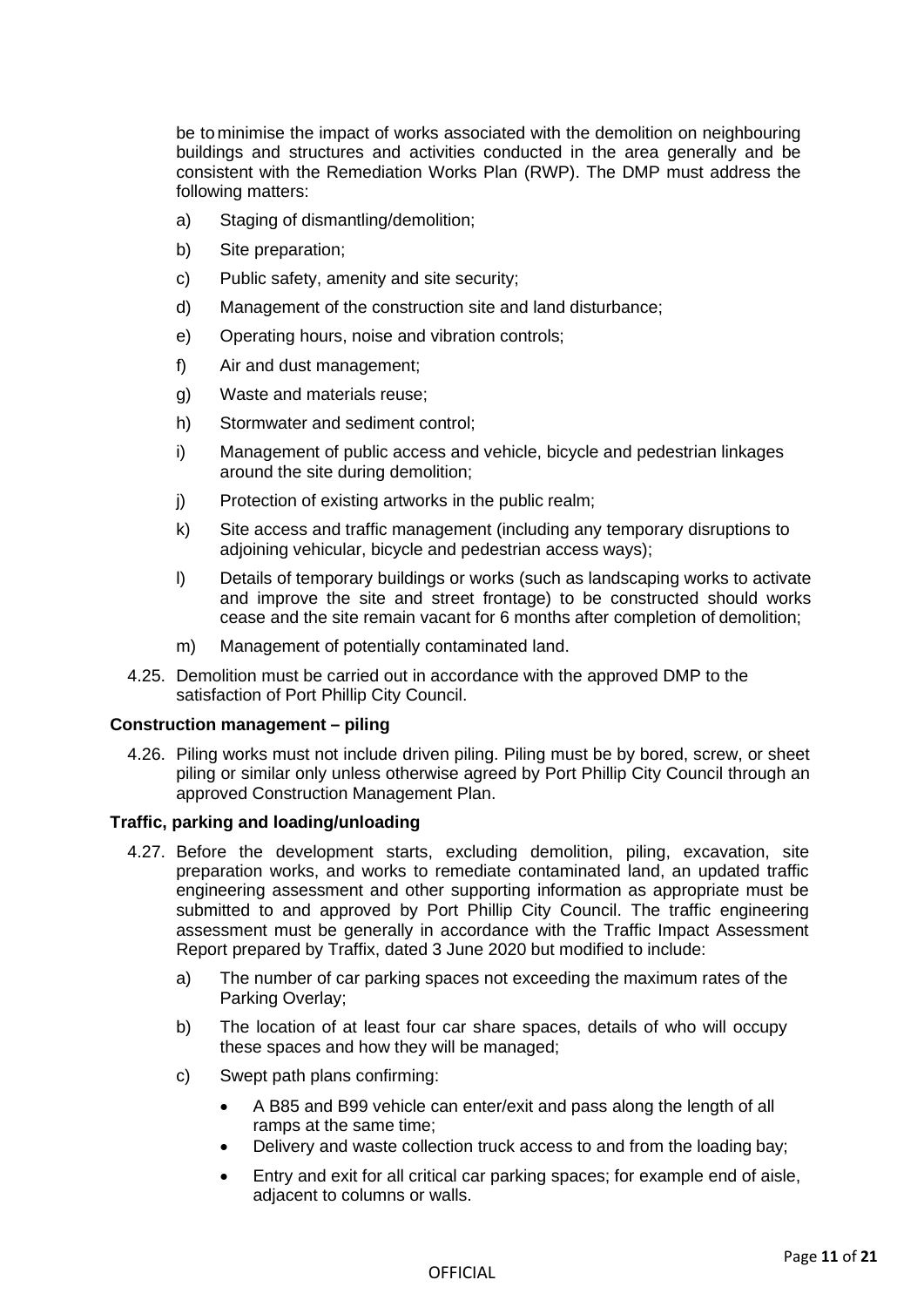- d) On-going monitoring and review of car-share demand within the building with a commitment to increasing the number of spaces if there is demonstrated demand. A review must be submitted within 12 months of occupation.
- 4.28. The internal design of the car park and loading docks, the positioning of boom gates, card readers, control equipment, including car park control points, and ramp grades must be generally in accordance with the Australian and New Zealand Standard 2890.1-2004 and to the satisfaction of Port Phillip City Council.
- 4.29. The loading and unloading of vehicles and delivery of goods to and from the premises must at all times take place within the boundaries of the site and should not obstruct access to the car park of the development to the satisfaction of Port Phillip City Council.
- 4.30. Traffic access and parking and loading/unloading arrangements must not be altered without the prior written consent of Port Phillip City Council.
- 4.31. Before the development is completed, vehicle crossings must be constructed in accordance with Port Phillip City Council's Vehicle Crossing Guidelines and standard drawings to the satisfaction Port Phillip City Council. All redundant crossings must be removed and the footpath, nature strip, kerb and road reinstated as necessary at the cost of the applicant/owner and to the satisfaction of Port Phillip City Council.
- 4.32. The carpark and mechanical stackers designed in accordance with clause 52.06 of the Planning Scheme unless otherwise agreed by the Responsible Authority.
- 4.33. Bicycle facilities designed in accordance with Clause 52.34 of the Planning Scheme.
- 4.34. All car parking spaces must be retained in a single or a consolidated title as common property.
- 4.35. The area set aside for car parking and access of vehicles and accessways must be constructed, delineated and clearly lined marked to indicate each car space, the access ways and the direction in which vehicles must proceed along the accessways in conformity with the endorsed plans. Parking areas and accessways must be kept available for these purposes at all times and maintained to the satisfaction of the Responsible Authority.
- 4.36. Mechanical exhaust systems to the car park must be sound attenuated to prevent noise nuisance to the occupants of the building and surrounding properties to the satisfaction of the Responsible Authority.

## **Waste Management Plan**

- 4.37. Before the development starts, excluding demolition, excavation, piling, site preparation works, and works to remediate contaminated land, an amended Waste Management Plan (WMP) must be prepared and submitted to and be approved by Port Phillip City Council. The WMP must be generally in accordance with the WMP prepared by Leigh Design dated 28 May 2020, but amended to include:
	- a) Provision for organic/green waste storage;
	- b) Details of back-of-house access to the Refuse Zone(s) for the retail tenancies;
	- c) Details of clearance widths to the waste rooms.
- 4.38. The approved WMP must be implemented to the satisfaction of Port Phillip City Council. Waste storage and collection must be undertaken in accordance with the approved WMP and must be conducted in such a manner as not to affect the amenity of the surrounding area and which does not cause any interference with the circulation and parking of vehicles on abutting streets.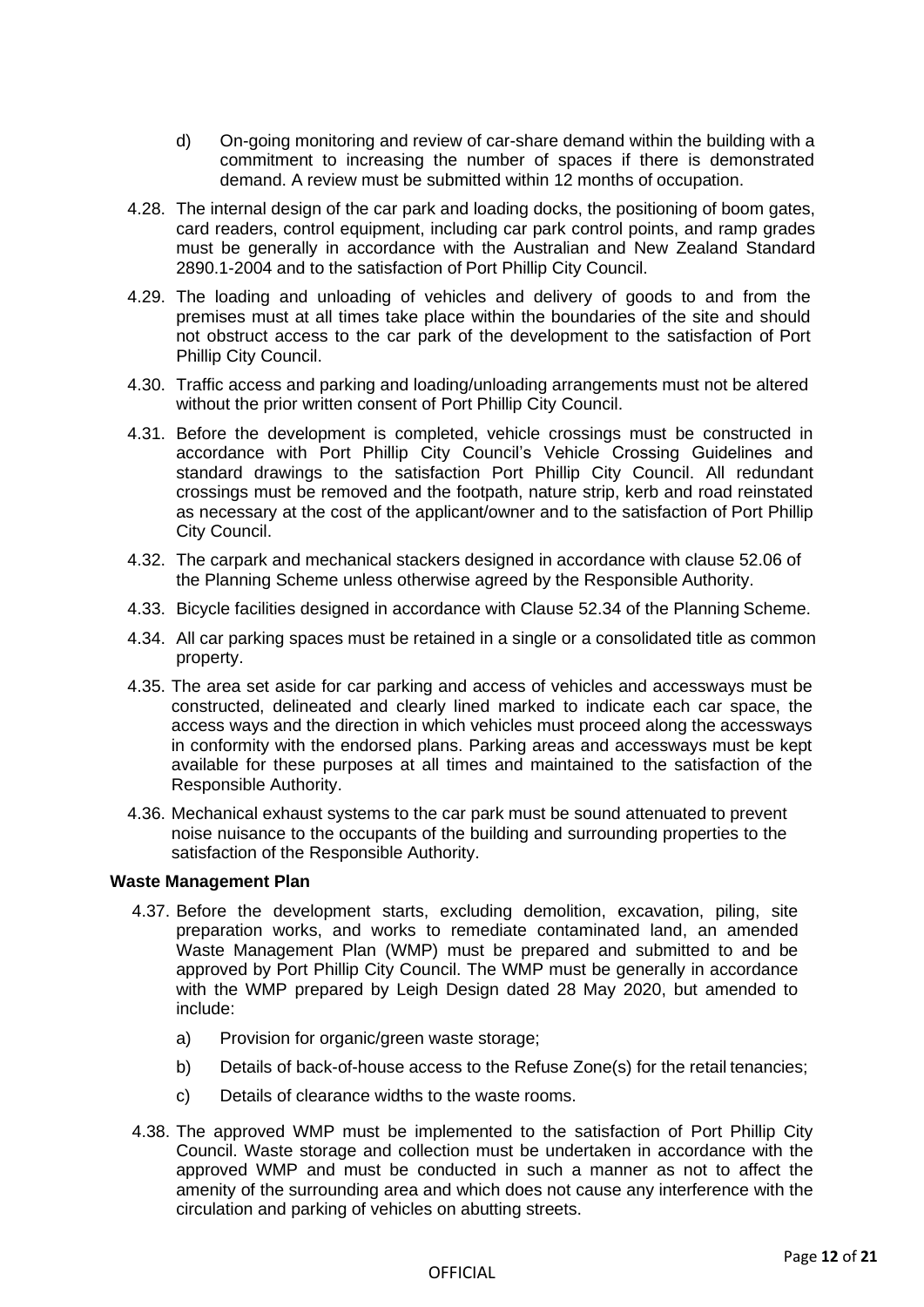## **Noise attenuation**

- 4.39. Before the development starts, excluding demolition, excavation, piling, site preparation works, and works to remediate contaminated land, an Acoustic Report prepared by a qualified acoustic consultant must be submitted to and approved by the Responsible Authority. The report must be generally in accordance with the Amenity Impact Report prepared by SLR dated June 2020 and amended to:
	- a) Achieve compliance with the following noise criteria for all dwellings within the development of:
		- 35dB(A) for bedrooms, assessed as an LAeq,8h from 10pm to 6am;
		- 40dB(A) for living areas, assessed as an LAeq,16h from 6am to 10pm.
	- b) Be generally in accordance with the technical requirements for measuring noise in Planning Practice Note 83 (August 2017) *Assessing external noise impacts for apartments*;
	- c) Identify noise levels of the plant equipment effects on the public realm and how any excessive noise will be mitigated so the proposal delivers a highquality public realm.

The approved Amenity Impact Report must be implemented to the satisfaction of Port Phillip City Council.

4.40. All air conditioning and refrigeration plant must be screened and baffled and/or insulated to minimise noise and vibration to ensure compliance with noise limits determined in accordance with State Environment Protection Policy (Control of Noise from Commerce, Industry and Trade) No. N-1.

## **Incorporation of noise attenuation measures**

- 4.41. Upon completion and prior to the occupation of the building, a report by a suitably qualified acoustic consultant must be submitted to, approved by and be implemented to the satisfaction of the Responsible Authority and Port Phillip City Council:
	- a) Certifying that the dwellings incorporate the noise attenuation measures as specified in the endorsed Acoustic Report and shown on the endorsed plans;
	- b) Verifying the dwellings achieve the internal noise levels specified in the corresponding condition(s) in this permit.

The report must detail the set-up on site and methodology of the testing process.

Where post construction measurement and testing shows internal noise levels exceeding those specified in the corresponding condition above, the applicant must make rectifications and retest as necessary to demonstrate compliance with the noise levels to the satisfaction of the Responsible Authority.

The cost of certification acoustic works is to be met by the owner.

## **No external amplified equipment**

4.42. Without the further written consent of the Responsible Authority, no form of public address system, loudspeakers or sound amplification equipment must be used so as to be audible outside the premises.

## **Amenity impact**

4.43. Before the development starts, excluding demolition, excavation, piling, site preparation works, and works to remediate contaminated land, an amended Amenity Impact Report prepared by a suitably qualified environmental consultant must be submitted to and approved by Port Phillip City Council. The report must be generally in accordance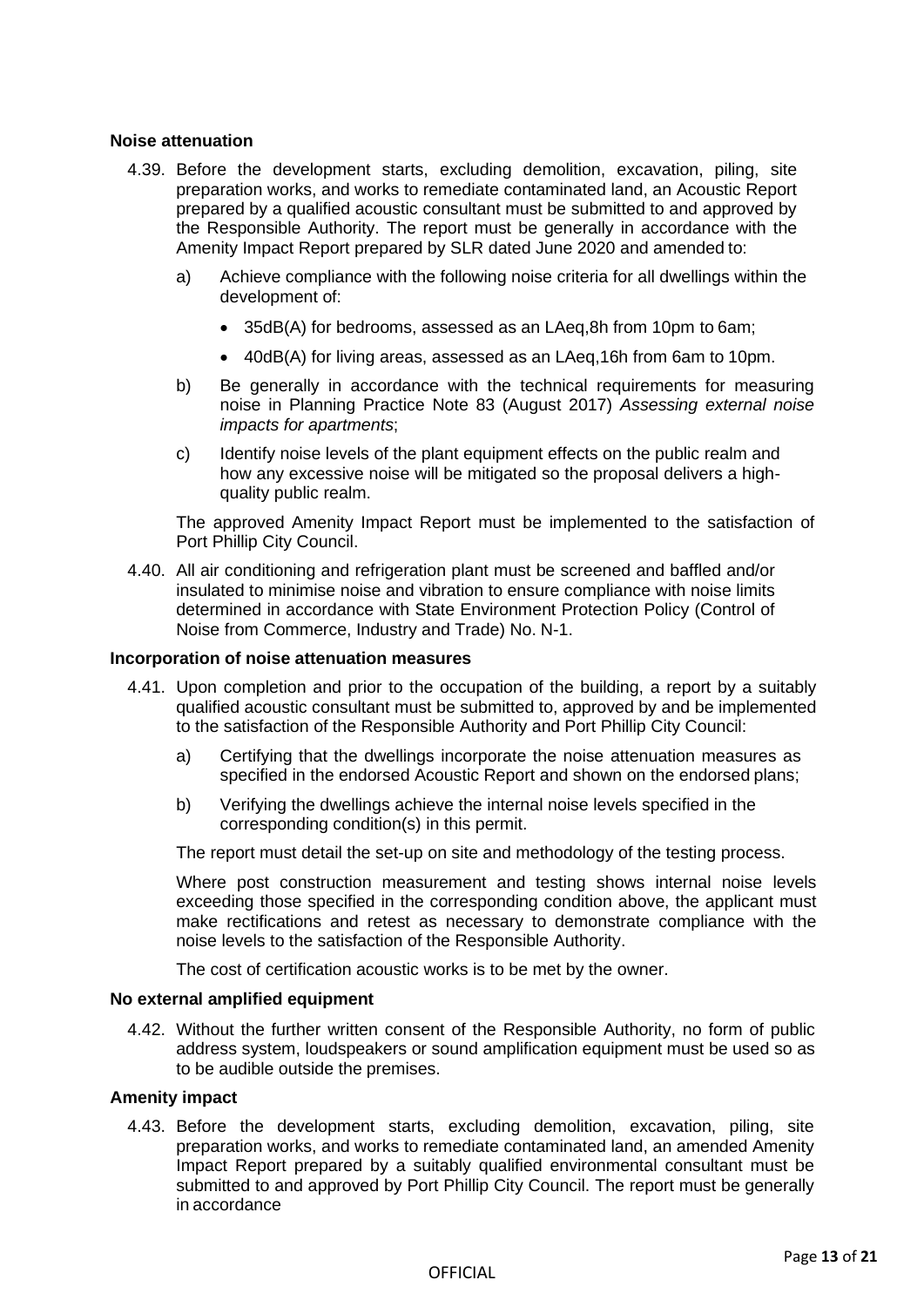with the reports titled Amenity Impact Report Assessment – Noise (June 2020) and Adverse Amenity Impact Assessment – Air Quality (September 2019) both prepared by SLR dated June 2020 and amended to include:

- a) More details of the operation conditions of the Port Phillip Resource Recovery Centre such as the size of plant, equipment, hours of operation, delivery times, truck numbers, processes and management,
- b) New amenity issues that may by highlighted by this study and any subsequent mitigation measures that may be required to address these concerns.

The approved Amenity Impact Report must be implemented to the satisfaction of Port Phillip City Council.

## **Disability access**

4.44. Before the development is occupied, a Disability Discrimination Act Assessment / Audit, prepared by a suitably qualified consultant, must be submitted to Port Phillip City Council. This document must provide an assessment of the development (including public realm works or publicly accessible areas) against the applicable accessibility provisions of the Building Code of Australia and the applicable provisions of the Disability (Access to Premises – Buildings) Standards 2010.

## **Wind Assessment**

- 4.45. Before the development starts, excluding demolition, excavation, piling, and site preparation works, and works to remediate contaminated land, an amended comprehensive wind tunnel test and environmental climate assessment report must be submitted to and approved by the Responsible Authority in consultation with Port Phillip City Council. The amended report must be generally in accordance with the report prepared by Vipac, dated 20 May 2020 but modified to address all changes required under this Clause 4 and must:
	- a) Include wind tests taken at various points within the surrounding public realm with an assessment area determined in accordance with Clause 2.11 of Schedule 30 to Clause 43.02 Design and Development Overlay of the Planning Scheme and communal open space areas, carried out on a model of the approved building inclusive of the modifications required to determine the wind impacts of the development and provide recommendations for any modifications which must be made to the design of the building to improve any adverse wind conditions within the public realm and communal open space areas;
	- b) Include in the assessment the cumulative wind impacts from surrounding existing and approved developments at the time of the assessment; and
	- c) Demonstrate (or provide built form recommendations) that the development will ensure all publicly accessible areas, including footpaths will not be adversely affected by 'unsafe wind conditions' as specified in Table 7 of Schedule 30 to Clause 43.02 Design and Development Overlay of the Planning Scheme.
- 4.46. Demonstrate achievement of the wind comfort criteria outlined in Clause 2.11 of DDO30 for areas within the assessment distance as follows:
	- a) Sitting: The new park (Johnson Street closure) and areas in the public realm / publicly accessible private areas that are designed for outdoor seating;
	- b) Standing: The Normanby Road footpaths, the new laneway and areas outside building / tenancy entries on Munro Street (including proposed developments); and
	- c) Walking: The remaining publicly accessible areas.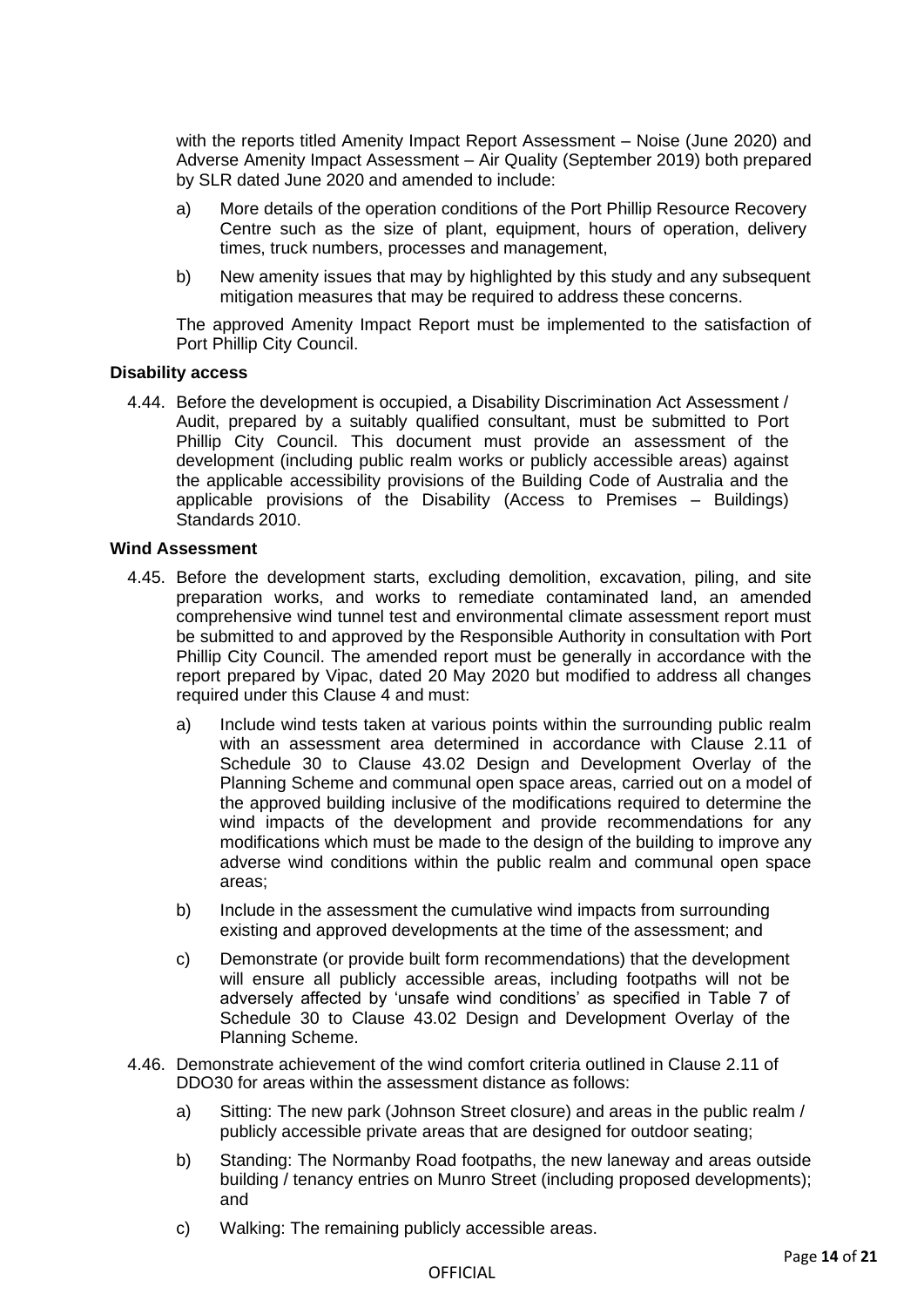- 4.47. Any further modifications required to the development in order to ensure acceptable wind conditions to the surrounding streets and public areas must be located within the development (not on public land) except for the approved projections, carefully developed as an integrated high-quality solution with the architectural design and must not rely on street trees or rely on wind amelioration screens within the public realm to the satisfaction of Port Phillip City Council.
- 4.48. The recommendations and requirements of the approved Wind Impact Assessment Report must be implemented to the satisfaction of Port Phillip City Council before the development is occupied.

## **Development contribution**

- 4.49. Before the development starts, excluding demolition, excavation, piling, site preparation works, and works to remediate contaminated land, the owner of the Land must enter into agreement(s) pursuant to Section 173 of the *Planning and Environment Act 1987* with the Responsible Authority and make application to the Registrar of Titles to have the agreement(s) registered on the title to the Land under Section 181 of the Act to the satisfaction of the Responsible Authority. The agreement(s) must:
	- a) Require the developer to pay a development contribution of:
		- \$16,916.51 per dwelling;
		- \$191.51 per sqm of gross office/commercial floor area; and
		- \$159.59 per sqm of gross retail floor area;
	- b) Any development contribution required by Clause 4.49a may be offset by any agreed costs of delivering approved changes to community infrastructure, including the future Johnson Street park which is encouraged to be delivered as part of the development to the satisfaction of Port Phillip City Council in consultation with the Fishermans Bend Taskforce;
	- c) Require that development contributions are to be indexed annually from 1 July 2020 using the Price Index of Output of the Construction Industries (Victoria) issued by the Australian Bureau of Statistics;
	- d) Require registration of the Agreement on the titles to the affected lands as applicable;
	- e) Include a schedule of the types of infrastructure to be delivered by the Victorian Planning Authority or their successor;
	- f) Confirm that contributions will be payable to the Victorian Planning Authority or their successor;
	- g) Confirm that the contributions will be used by Victorian Planning Authority or their successor, to deliver the schedule of types of infrastructure;
	- h) Require payment of the development contribution/s before the earliest of the following:
		- The issue of an occupancy permit for any stage of the development; or
		- The issue of a Statement of Compliance in relation to the subdivision of the land in accordance with the development allowed under this specific control other than a boundary realignment or subdivision to create or vary a parcel for a road or otherwise with the consent of Port Phillip City Council in consultation with the Fishermans Bend Taskforce;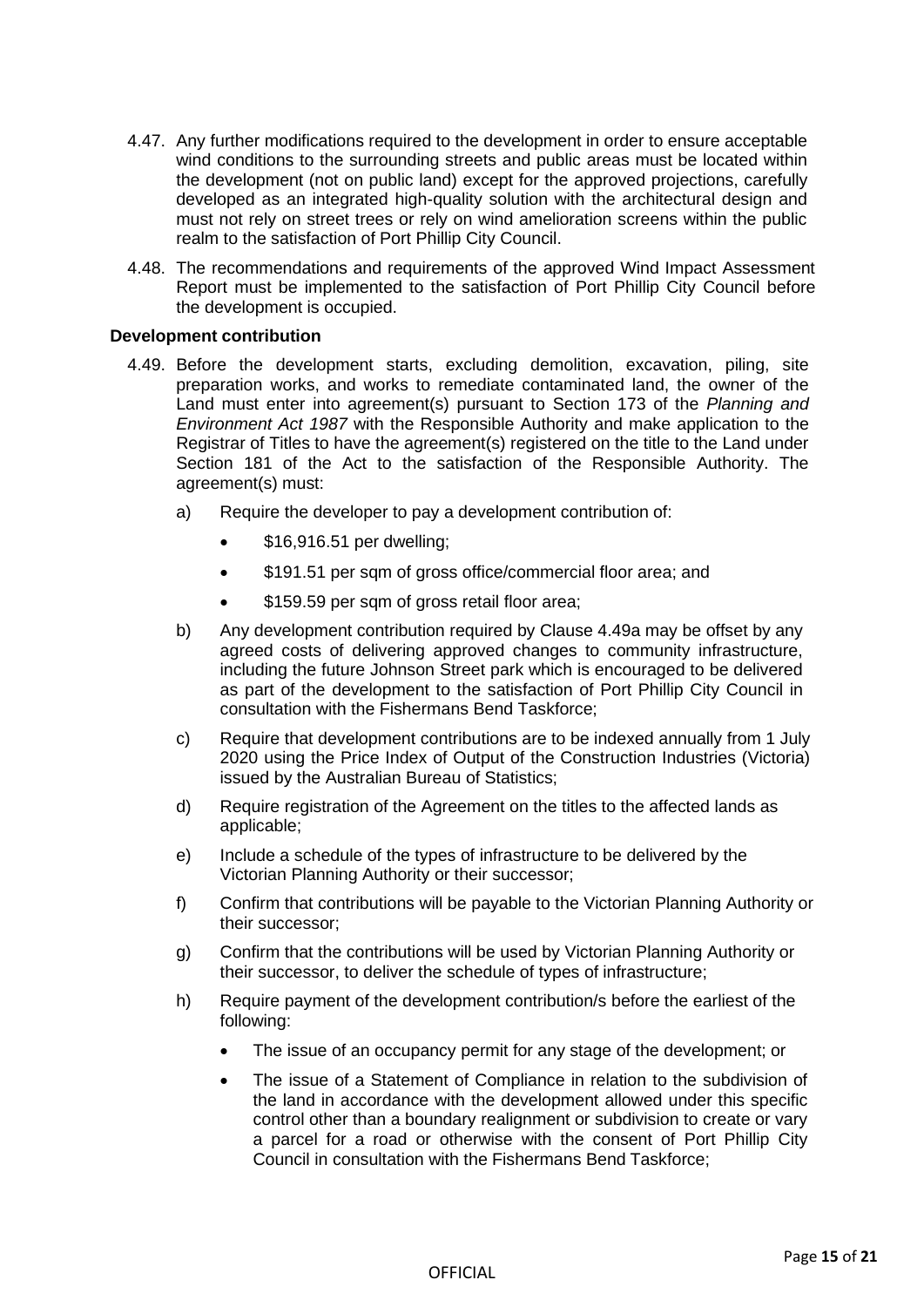- i) Confirm the procedure for refunding monies paid if an approved Development Contribution Plan or Infrastructure Contributions Plan for the area is less than the amount stipulated in the Section 173 agreement;
- j) The agreement must make provision for its ending and removal from the land following completion of the obligations contained in the agreement.

The owner of the Land must pay all reasonable legal cost and expense of this agreement including preparation, execution and registration on title.

## **Drainage and engineering**

- 4.50. Before the development starts excluding demolition, excavation, piling, site preparation works, and works to remediate contaminated land, or as otherwise agreed by the Responsible Authority, a stormwater drainage system design incorporating integrated water management design principles, must be submitted to and approved by Port Phillip City Council. The stormwater drainage system design must:
	- a) Include a detailed response to Clause 22.12 (Stormwater Management (Water Sensitive Urban Design)) of the Planning Scheme;
	- b) Incorporate a legal point of discharge (LPD) to the satisfaction of Port Phillip City Council.
- 4.51. The stormwater drainage system must be constructed in accordance with the design approved under this Incorporated Document, connected to the existing stormwater drainage system and completed prior to the occupation of the building to the satisfaction of Port Phillip City Council.
- 4.52. Before the development starts excluding demolition, excavation, piling, site preparation works, and works to remediate contaminated land, plans, engineering drawings and computations (as applicable) must be submitted to and approved by Port Phillip City Council for:
	- a) All laneway works and associated drainage to the satisfaction of Port Phillip City Council;
	- b) A cross section of the laneway showing lighting, trees and below ground placement of services;
	- c) Independent drainage, the direction of stormwater runoff and a point of discharge for the land to the satisfaction of Port Phillip City Council;
	- d) All works for stormwater, Water Sensitive Urban Design, drainage, street trees, and landscaping.

## **Services Plan and Report**

4.53. Before the development starts, excluding demolition, excavation, piling, site preparation works, and works to remediate contaminated land, a Services Plan and Report prepared by a suitably qualified person must be prepared and approved by the Responsible Authority. The plan must detail the type, location and service authority requirements for the building based on the floor area and height of the building, number of dwellings, and all uses, and must identify the location, floor area and height required and allocated for each service, its visibility and ease of accessibility, and operational requirements including distances from entries and connection points, and safety.

## **Tree protection**

- 4.54. Before the development starts, including demolition, excavation, piling, site preparation works, and works to remediate contaminated land:
	- a) A Tree Protection Management Plan (TPMP), setting out how the six Port Phillip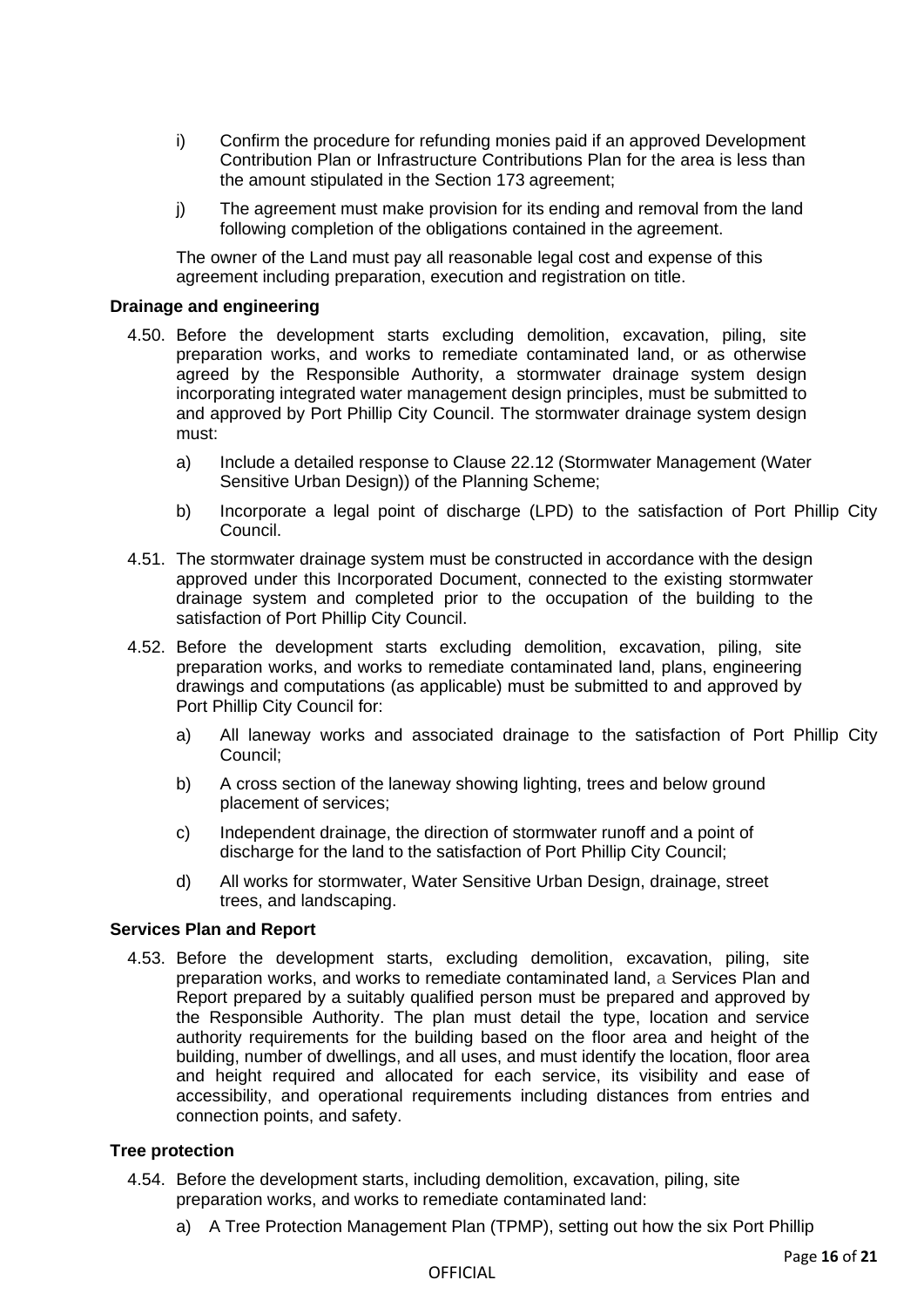City Council owned nature strip trees on Normanby Road will be protected during construction, must be submitted to and approved by the responsible authority. When approved the TPMP will be endorsed and form part of the permit. The TPMP should generally follow the layout of Section 5 (i.e. General, Tree Protection Plan, Pre- construction, Construction stage and Post Construction) of AS4970 'Protection of trees on development sites'.

b) A tree protection fence must be erected around the six (6) Port Phillip City Council owned nature strip trees on Normanby Road to comply with AS 4970 - 2009 Tree protection on development sites to the satisfaction of Port Phillip City Council.

## **No damage to existing street tree**

4.55. The proposed works must not cause any damage to any retained existing street tree.

Any existing street tree must not be removed, lopped or pruned (including root pruning) without the prior consent of Port Phillip City Council. Root pruning of any tree must be carried out to the satisfaction of the Port Phillip City Council prior to the construction of buildings or works including crossover works.

#### **Removal and replacement of street trees**

4.56. Prior to the commencement of development the amenity value of the four street trees to be removed and the removal, replacement (where required) and maintenance costs must be reimbursed to Port Phillip City Council by the owner. The removal of any street trees and replacement (if required) including 24 months maintenance of any new street trees, may only be undertaken by Port Phillip City Council.

#### **Environmental Audit**

- 4.57. Before the development starts excluding demolition, excavation, piling and site preparation works, and works to remediate contaminated land or a sensitive use commences on the land, the Responsible Authority must be provided with either:
	- a) A certificate of environmental audit issued for the Land in accordance with Part IXD of the *Environment Protection Act 1970*; or
	- b) A statement issued by an environmental auditor appointed under the Environmental *Protection Act 1970* in accordance with Part IXD of that Act that the environmental conditions of the Land are suitable for the sensitive use.

#### **Compliance with Statement of Environmental Audit**

- 4.58. Where a Statement of Environmental Audit is issued for the Land, the buildings and works and the use(s) of the Land that are the subject of this permit must comply with all directions and conditions contained within the statement.
- 4.59. Where a Statement of Environmental Audit is issued for the Land, before the commencement of the use, and before the issue of a Statement of Compliance under the Subdivision Act 1988, and before the issue of an occupancy permit under the *Building Act 1993*, a letter prepared by an Environmental Auditor appointed under Section 53S of the *Environment Protection Act 1970* must be submitted to the Responsible Authority to verify that the directions and conditions contained within the statement have been satisfied.
- 4.60. Where a Statement of Environmental Audit is issued for the Land, and any condition of that statement requires any maintenance or monitoring of an on-going nature, the owner must enter into an agreement with the Responsible Authority pursuant to Section 173 of the *Planning and Environment Act 1987*, which must be executed before the commencement of the permitted use and before the certification of the Plan of Subdivision under the *Subdivision Act 1988*. All such expenses related to the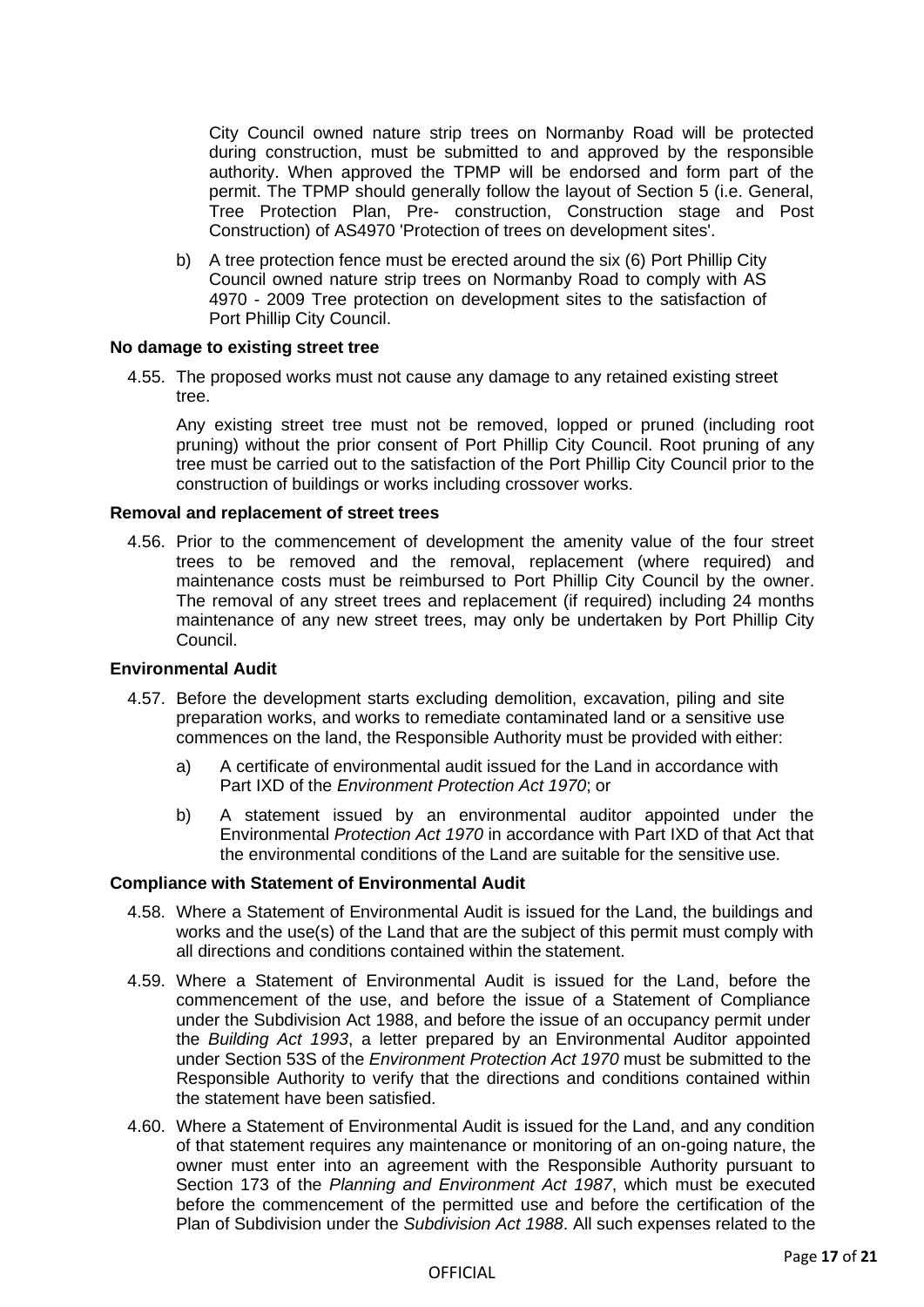Section 173 Agreement including drafting, negotiating, lodging, registering, execution and ending of the Agreement, including those incurred by the Responsible Authority, must be met by the owner.

## **Remediation Works Plan**

4.61. Before any remediation works are undertaken in association with the environmental audit, a 'remediation works plan' must be submitted to and approved by the Responsible Authority. The plan should be prepared by a suitably qualified environmental consultant in consultation with the appointed Auditor and must detail all excavation works as well as any proposed structures such as retaining walls required to facilitate the remediation works. Only those works detailed in the approved remediation works plans are permitted to be carried out before the issue of a Certificate or Statement of Environmental Audit.

## **Sustainability Management Plan and Water Sensitive Urban Design**

- 4.62. Before the development starts, excluding demolition, excavation, piling, site preparation works and works to remediate contaminated, an amended Sustainability Management Plan (SMP) and Water Sensitive Urban Design Response (WSUDR) must be submitted to, be to the satisfaction of and approved by Port Phillip City Council. The SMP and WSUDR must be generally in accordance with the Sustainable Management Plan Report prepared by ADP Consulting / Engineering, Rev 02, dated 05 October 2020, but modified to show:
	- a) Increase rainwater tank sizing to  $0.5m^3$  per 10m<sup>2</sup> of catchment;
	- b) All rainwater tanks to be connected to all potable water outlets within the development;
	- c) Provision of a plan to demonstrate 75% of site covered in surfaces to reduce urban heat island effect;
	- d) Specification of non-glazed façade materials with low solar absorbance;
	- e) Specify frequency of building systems tuning.

Where alternative Environmentally Sustainable Design measures are proposed to those specified in this condition, Port Phillip City Council may vary the requirements of this condition at its discretion, subject to the development achieving equivalent (or greater) ESD outcomes.

When approved, the updated SMP will be endorsed and will then form part of this permit. The ESD initiatives in the endorsed SMP must be fully implemented and must be maintained throughout the operational life of the development to the satisfaction of the Responsible Authority.

## **Water Sensitive Urban Design**

4.63. Prior to the endorsement of plans under condition 4.9 of this Incorporated Document, a Water Sensitive Urban Design (Stormwater Management) Report that outlines proposed stormwater treatment measures must be submitted to, be to the satisfaction of and approved by Port Phillip City Council.

The report must demonstrate how the development meets the water quality performance objectives as set out in the Urban Stormwater Best Practice Environmental Management Guidelines (CSIRO) or as amended. This can be demonstrated by providing:

- a) MUSIC modelling;
- b) A plan showing the catchment area in square metres;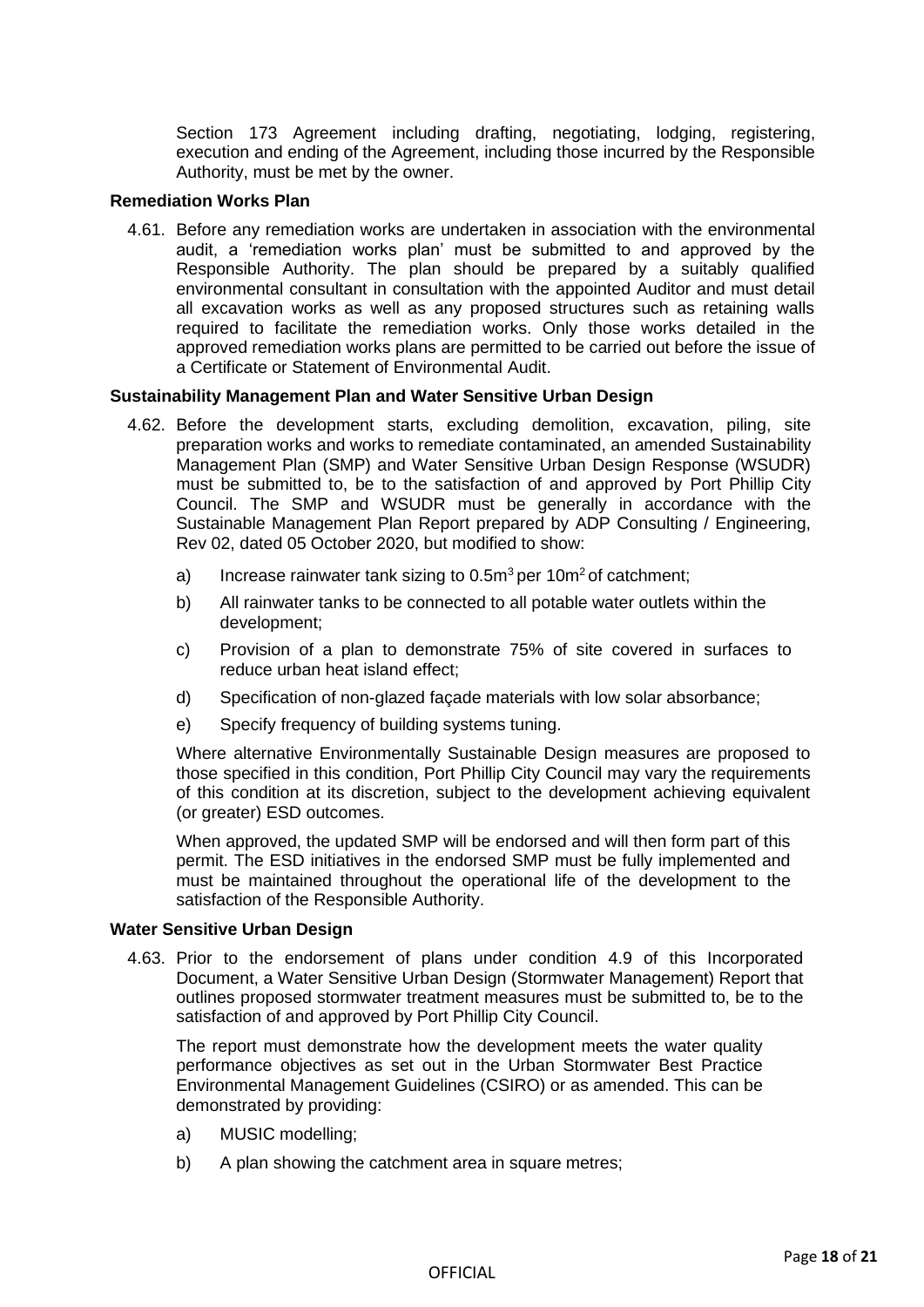c) The stormwater device included on the relevant floor plans (devices are to include raingarden(s), rainwater tank(s), permeable paving etc. or a combination of one or more).

The report must demonstrate how the stormwater device will be maintained on an on-going basis. This can be demonstrated by providing a maintenance manual including the following information:

- a) A full list of maintenance tasks;
- b) The required frequency of each maintenance task (monthly, annually etc.);
- c) Person responsible for each maintenance task.
- 4.64. Prior to the occupation of the building, a report (or reports) from the author of the Sustainability Management Plan & Water Sensitive Urban Design Response approved under this Incorporated Document, or similarly qualified person or company, must be submitted to the satisfaction of Port Phillip City Council and must confirm measures specified in the approved SMP and WSUD report have been implemented.

## **Green Star rating**

- 4.65. Prior to the commencement of buildings and works, evidence must be submitted to the satisfaction of Port Phillip City Council, that demonstrates the project has been registered to seek a minimum 5 Star Green Star Design and As-Built rating (or equivalent) with the Green Building Port Phillip City Council of Australia.
- 4.66. Within 12 months of occupation of the building, certification must be submitted to the satisfaction of Port Phillip City Council, that demonstrates that the building has achieved a minimum 5 Star Green Star Design and As-Built rating (or equivalent).

## **Third pipe and rain water tank**

- 4.67. A third pipe must be installed for recycled and rain water to supply non-potable outlets within the development for toilet flushing, irrigation and washing machines, unless otherwise agreed by the relevant water authority.
- 4.68. An agreed building connection point must be provided from the third pipe, designed to the satisfaction of the relevant water supply authority, to ensure readiness to connect to a future precinct-scale recycled water supply.
- 4.69. A rainwater tank must be provided that:
	- a) Has a minimum effective volume of 0.5 cubic metres for every 10 square metres of catchment area to capture rainwater from 100% of suitable roof rainwater harvesting areas (including podiums); and
	- b) Is fitted with a first flush device, meter, tank discharge control and water treatment with associated power and telecommunications equipment approved by the relevant water authority.
- 4.70. Rainwater captured from roof harvesting areas must be re-used for toilet flushing, washing machine and irrigation, controlled release or as detailed within the approved SMP.

## **Building Appurtenances**

4.71. All building plant and equipment on the roofs and public thoroughfares must be concealed and acoustically treated (as applicable) to the satisfaction of Port Phillip City Council.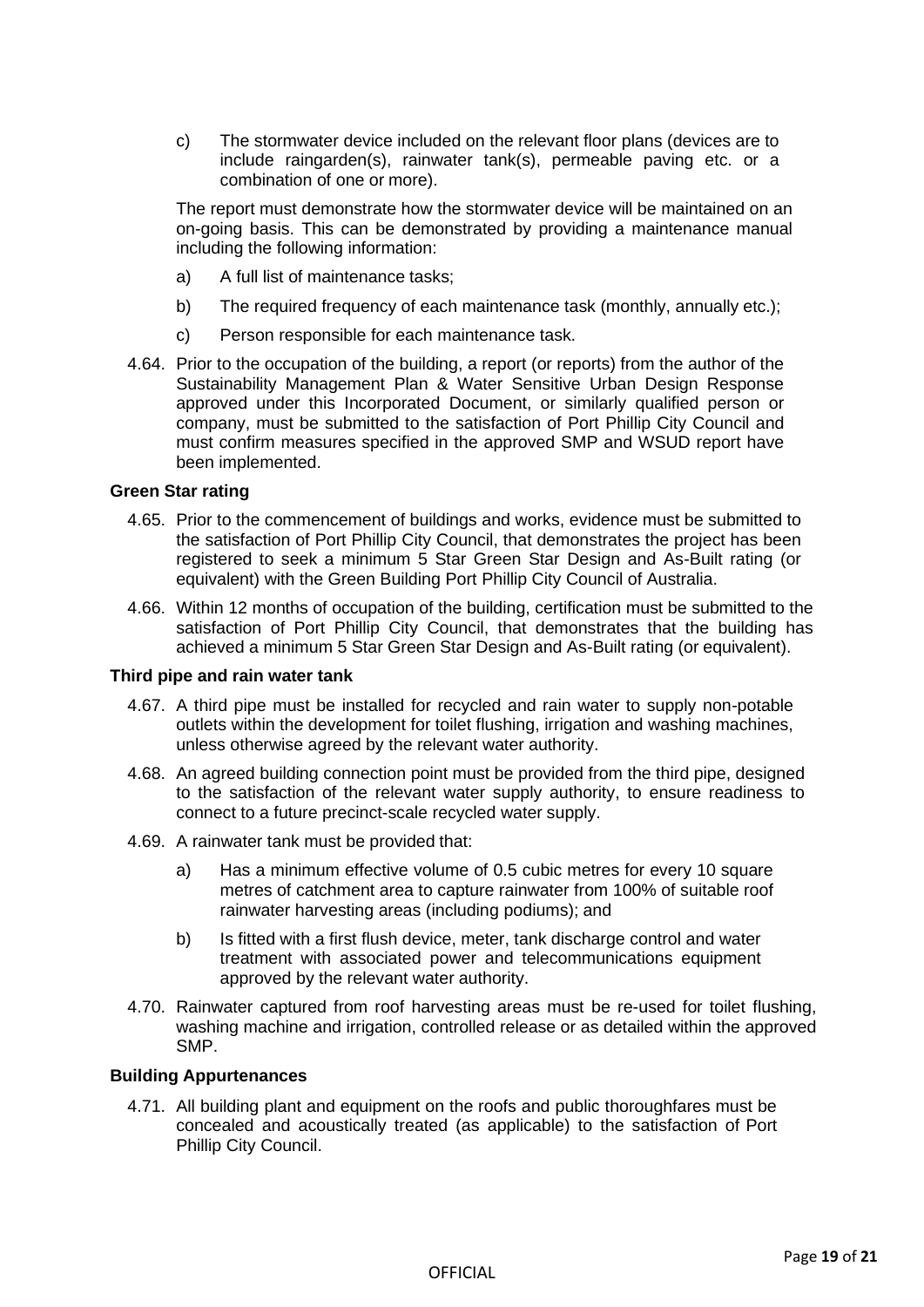## **3D Model**

4.72. Before the development starts, excluding demolition, excavation, piling, site preparation works, and works to remediate contaminated land (or as otherwise agreed with the Responsible Authority), a 3D digital model of the development and its immediate surrounds must be submitted to and approved by the Responsible Authority. The 3D model must be in accordance with the *Technical Advisory Note for 3D Digital Model Submissions* prepared by the Department of Environment, Land, Water and Planning.

## **Advertising Signs**

4.73. No advertising signs either external or internal to the building/s shall be erected, painted or displayed without the prior written approval of the Responsible Authority, unless otherwise in accordance with Clause 52.05 of the Planning Scheme.

## **Melbourne Water Conditions (Flooding, Drainage and Sea Level Rise)**

- 4.74. The following floor levels and installation requirements must be met:
	- a) With the exception of retail areas and commercial floorspace including SoHo apartments the Finished Floor Levels (FFLs) of all ground floor areas (including all lift and stair lobbies), must be set no lower than 3.0 metres to Australian Height Datum (AHD);
	- b) The FFLs of retail areas and commercial lobbies must be set no lower than 2.4 m to AHD, with the exception of transitional areas containing landings, steps or ramps to the satisfaction of Melbourne Water. This does not include lift and stair lobbies, which must be constructed with minimum FFLs of 3.0 metres to AHD;
	- c) All areas with electrical installations (e.g. electrical substations, switch rooms etc) must be set no lower 3.0 metres to the AHD;
	- d) FFLs of the service areas for rubbish must be constructed no lower than 2.5 metres to the AHD;
	- e) Rainwater tanks must be shown with 10 $m<sup>3</sup>$  of storage per 200 $m<sup>2</sup>$  of roof area for the buildings;
	- f) Rainwater tanks must be shown to be designed to discharge in response to predicted rainfall events that could cause flooding;
	- g) Lateral clearance for asset replacement access for manholes and pipelines is to be a minimum of 2.5m (or other distance agreed by Melbourne Water) from the outside edge of the Johnson Street Main Drain and Melbourne Replacement Sewer, or outside any easement, whichever is greater. No permanent structures are permitted within this lateral clearance zone except with the approval of Melbourne Water;
	- h) The depth of the footings must be adequate to satisfy the angle of repose relative to the drain to the satisfaction of Melbourne Water.

## **Department of Transport conditions or Head, Transport for Victoria**

## Public Transport (Bus Stop Works)

- 4.75. If the existing bus stop on Normanby Road (development side) cannot be used during the demolition and construction of the development a temporary bus stop must be provided in an alternative location at no cost and to the satisfaction of the Head, Transport for Victoria.
- 4.76. Any request for written consent to disrupt bus operations or a temporary bus stop on Normanby Road during the demolition and construction of the development must be